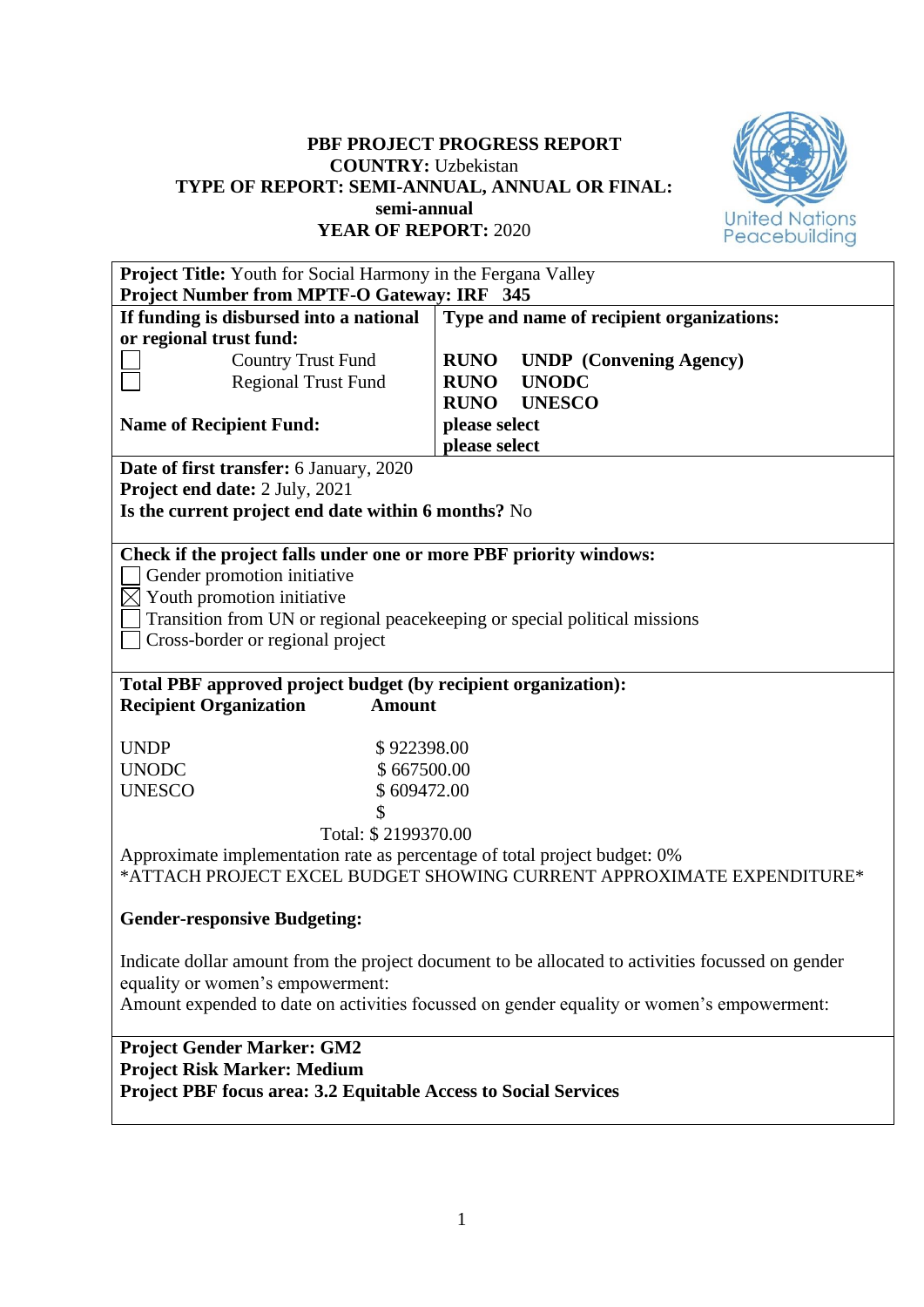### **Report preparation:**

Project report prepared by: Nodira Mukhammadkulova, Project Manager Project report approved by: Matilda Dimovska, UNDP Resident Representative Did PBF Secretariat review the report: No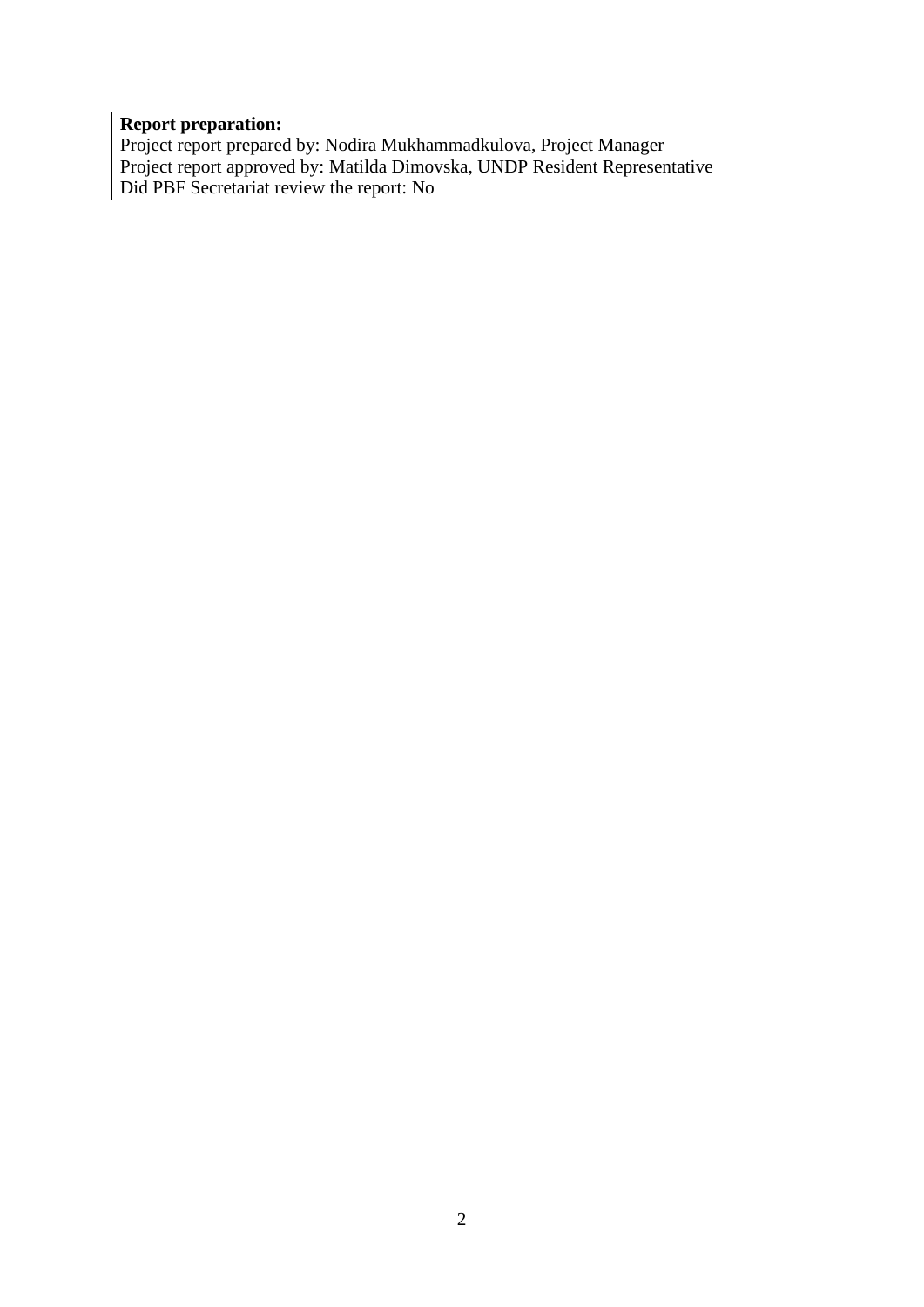## *NOTES FOR COMPLETING THE REPORT:*

- *Avoid acronyms and UN jargon, use general /common language.*
- *Report on what has been achieved in the reporting period, not what the project aims to do.*
- *Be as concrete as possible. Avoid theoretical, vague or conceptual discourse.*
- *Ensure the analysis and project progress assessment is gender and age sensitive.*

## **PART 1: OVERALL PROJECT PROGRESS**

Briefly outline the **status of the project** in terms of implementation cycle, including whether preliminary/preparatory activities have been completed (i.e. contracting of partners, staff recruitment, etc.) (1500 character limit):

*On track.* 

### *General progress*

The project document was signed last December and 1<sup>st</sup> transfer to all 3 UN agencies made in early January, 2020. As it was foreseen as a possible risk, there was a delay of project activities due to extended review and clearance of action plans. The situation was aggravated by unexpected quarantine due to the COVID-19 pandemic announced in Uzbekistan from March 16, 2020. All large-scale governmental and non-governmental events were cancelled; starting March 30, automobiles in Tashkent and regional centers, as well as between regions, were allowed only with special permission and only in specially designated cases. There were 3 ways to get to the Fergana Valley – by air, road and railways. But all those transport types were suspended. As a result, many organizations were paralyzed. It took time to select suitable and safe communication channels, agree on an acceptable format of the Joint Launch Meeting (April 9), and remotely sign the joint annual action plan (April 16). The lack of clear guidelines on the pandemic and national quarantine seriously delayed the start of the actual project activities. According to the latest announcement by Special National Commission, the quarantine mode will last until August 1. However, traffic has already been allowed in cities and on intercity routes for regions, which have green and yellow colour zone, but restrictions are set in some regions, which were marked as red zone. Uzbekistan will continue to soften the quarantine requirements by resuming air and railway links between the capital and the regions, while maintaining strict control over the epidemiological situation.

*UNDP*: The staffing of the team for core activities as well as for discrete activities is currently underway: Project Manager hired; hiring cases of the rest 3 core staff and 17 individual service providers (namely consultants on youth engagement and partnership liaison, on planning of research and reporting, on communication and public awareness of project activities, along with 4 researchers, 1 analyst, 8 interviewers and 1 stenographer-programmer for a research team) are almost completed.

*UNESCO:* During the reporting period, UNESCO has been finalizing the recruitment of one project assistant.

*UNODC:* The project team formation also completed with the exception of an admin assistant still to come on board and expert recruitment (launched).

Please indicate any significant project-related events anticipated in the next six months, i.e. national dialogues, youth congresses, film screenings, etc. (1000 character limit): *UNDP:*

1) Launch of the 6-month start-up accelerator and small grants programme (August);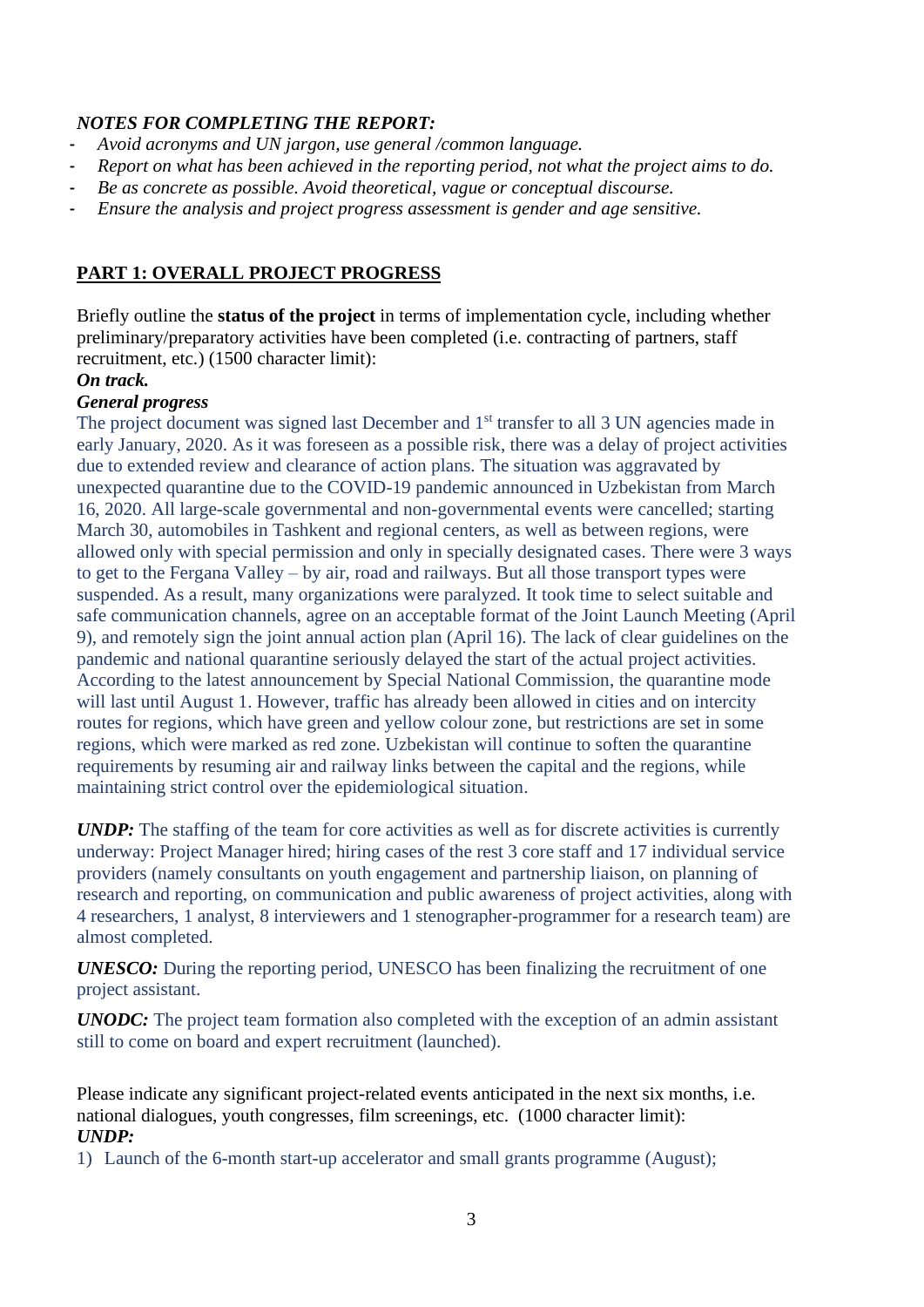- 2) Launch of online survey of youth in the Ferghana Valley. (August);
- 3) Technovation challenge initiatives for girls and young women (October);
- 4) Broadcasting videos about successful young people role models of the Ferghana Valley on local television: entrepreneurs, craftsmen, educators, sportsmen and young leaders. (November – December).

### *UNESCO:*

- 1) 7-week long online training for policy makers of the Academy of the State Prosecutor's office, Min Higher and secondary ED, State Inspection for the supervision of quality in education, state testing center, and the Youth union to address transparency and anticorruption measures;
- 2) Weekly trainings for teachers on 4 preselected themes

## *UNODC:*

- 1) First engagement of youth leaders in promotion of UN days on the occasion of World Drugs Day (June);
- 2) Engagement of youth leaders in promotion of UN days on the occasion of the World Day against Trafficking in Persons through planned online webinars (July).

FOR PROJECTS WITHIN SIX MONTHS OF COMPLETION: summarize **the main structural, institutional or societal level change the project has contributed to**. This is not anecdotal evidence or a list of individual outputs, but a description of progress made toward the main purpose of the project. (1500 character limit): N/A

In a few sentences, explain whether the project has had a positive **human impact**. May include anecdotal stories about the project's positive effect on the people's lives. Include direct quotes where possible or weblinks to strategic communications pieces. (2000 character limit):

## *UNODC:*

During the reporting period, UNODC launched a special campaign to promote sport as a tool to build life skills, instil positive values, and build resilience to difficult situations, including anxiety as a result of confinement during the COVID-19 outbreak, which erupted in Uzbekistan from mid-March onwards.

Through this campaign, youth and their families were encouraged to be physically active and find in sport a tool to stay focused, positive and united in order to overcome obstacles and defeat COVID-19. In the Fergana Valley, more than … participated in the campaign, which required youth to film themselves doing a given physical activity at home and then post a short video on social media networks to comment on the sports' positive effect on them and share how it helped them in their daily lives, especially during the confinement as the world deals with COVID-19.

In addition to the physical exercise and psychological benefits, this challenge strengthened the sense of community in the Fergana Valley and the rest of the country, with numerous entries referring to the importance of having everyone stay home and thus fight the spread of the virus, together.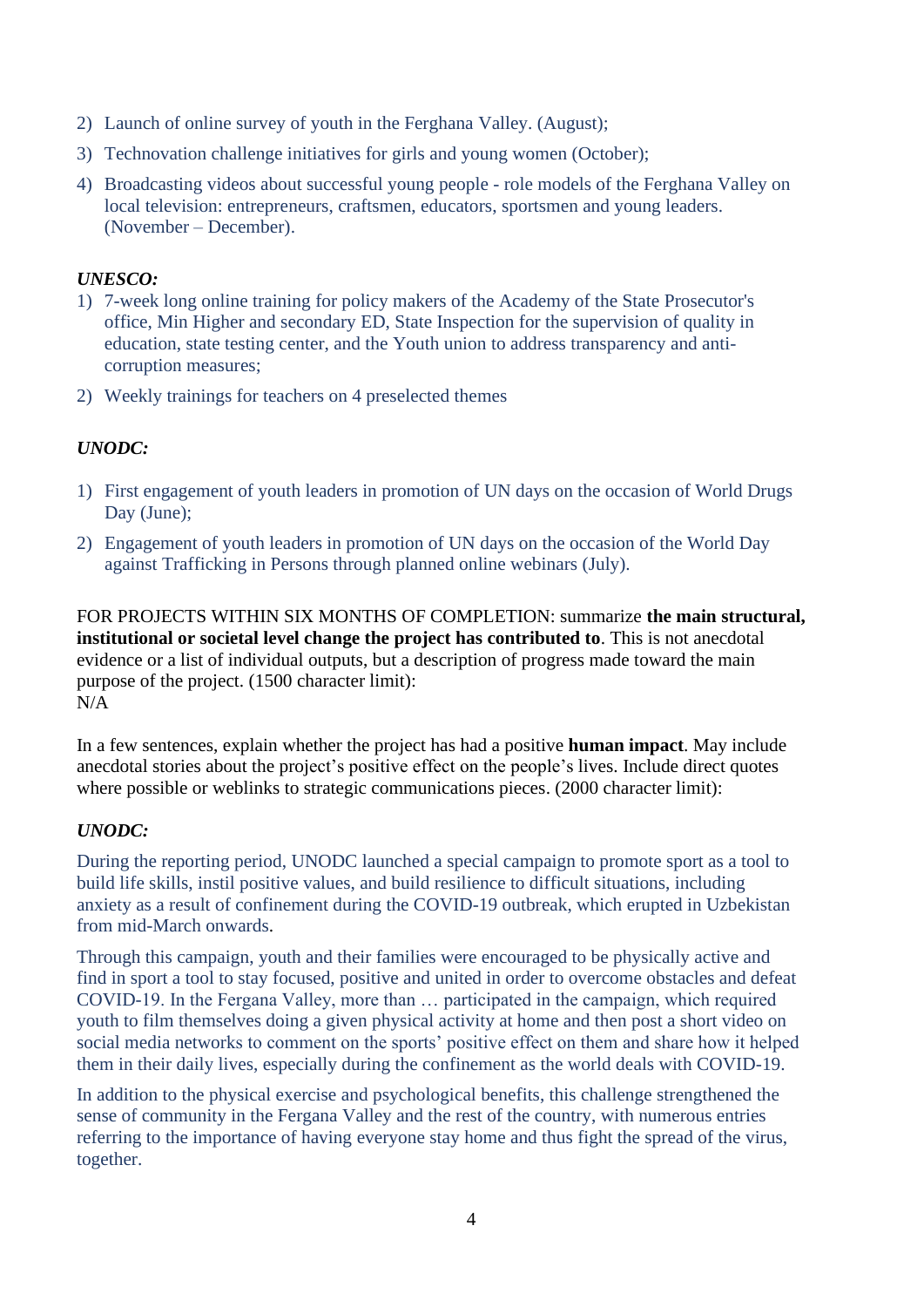Useful quotes:

Aziz Abdukhakimov, Chairman of the State Committee for Tourism Development: "The Sport Challenge promoted a healthy lifestyle and will have a positive impact on our youth and population in future [\(https://uzbektourism.uz/cyrl/newnews/view?id=1114\)](https://uzbektourism.uz/cyrl/newnews/view?id=1114).

Dilmurod Nabiev, Minister of Physical Culture and Sports of Uzbekistan: "This sport challenge received excellent feedback from all categories of the population and was very timely."

The Ministry of Physical Culture and Sports has suggested as a follow up step to expand cooperation within the framework of the Peacebuilding Fund and conduct a Sports Tournament for peace and development involving communities from both Kyrgyz and Uzbek sides of the border in the Fergana Valley in the fall of 2020.

Useful links:

<https://kun.uz/09582473> (1,300,000 subscribers from whole Uzbekistan)

<https://xabar.uz/g3jx>

<https://minsport.uz/post/view/3119>

<https://kun.uz/09921519>

[https://daryo.uz/2020/04/07/jismoniy-tarbiya-va-sport-vazirligi-uydaqol-hayotgaqo%ca%bbshil](https://daryo.uz/2020/04/07/jismoniy-tarbiya-va-sport-vazirligi-uydaqol-hayotgaqo%CA%BBshil-sovrinli-chellenjini-elon-qildi/)[sovrinli-chellenjini-elon-qildi/](https://daryo.uz/2020/04/07/jismoniy-tarbiya-va-sport-vazirligi-uydaqol-hayotgaqo%CA%BBshil-sovrinli-chellenjini-elon-qildi/)

https://www.facebook.com/www.sport.uz/videos/833488143822721/?\_tn\_=%2Cd%2CP-[R&eid=ARC7Bf34ddKl8YORK\\_JQ-](https://www.facebook.com/www.sport.uz/videos/833488143822721/?__tn__=%2Cd%2CP-R&eid=ARC7Bf34ddKl8YORK_JQ-HzE9PMjQZMYJRcyRoN5YI6DtDXOgvnZezmB4OtKJDUFVcxUx64VWiHprBHP)

[HzE9PMjQZMYJRcyRoN5YI6DtDXOgvnZezmB4OtKJDUFVcxUx64VWiHprBHP](https://www.facebook.com/www.sport.uz/videos/833488143822721/?__tn__=%2Cd%2CP-R&eid=ARC7Bf34ddKl8YORK_JQ-HzE9PMjQZMYJRcyRoN5YI6DtDXOgvnZezmB4OtKJDUFVcxUx64VWiHprBHP)

[https://www.unodc.org/centralasia/en/news/line-up--live-up-to-beat-covid-19\\_-stay-home.html](https://www.unodc.org/centralasia/en/news/line-up--live-up-to-beat-covid-19_-stay-home.html)

<http://uza.uz/ru/society/ministerstvo-fizicheskoy-kultury-i-sporta-vruchilo-podarki-p-20-04-2020>

[https://www.unodc.org/dohadeclaration/en/news/2020/05/even-through-covid-19-confinement-](https://www.unodc.org/dohadeclaration/en/news/2020/05/even-through-covid-19-confinement--unodcs-line-up--live-up-builds-resilience-with-sports.html) [unodcs-line-up--live-up-builds-resilience-with-sports.html](https://www.unodc.org/dohadeclaration/en/news/2020/05/even-through-covid-19-confinement--unodcs-line-up--live-up-builds-resilience-with-sports.html)

<https://minsport.uz/post/view/3135>

# **PART II: RESULT PROGRESS BY PROJECT OUTCOME**

*Describe overall progress under each Outcome made during the reporting period (for June reports: January-June; for November reports: January-November; for final reports: full project duration). Do not list individual activities. If the project is starting to make/has made a difference at the outcome level, provide specific evidence for the progress (quantitative and qualitative) and explain how it impacts the broader political and peacebuilding context.* 

- *"On track" refers to the timely completion of outputs as indicated in the workplan.*
- *"On track with peacebuilding results" refers to higher-level changes in the conflict or peace factors that the project is meant to contribute to. These effects are more likely in mature projects than in newer ones.*

*If your project has more than four outcomes, contact PBSO for template modification.*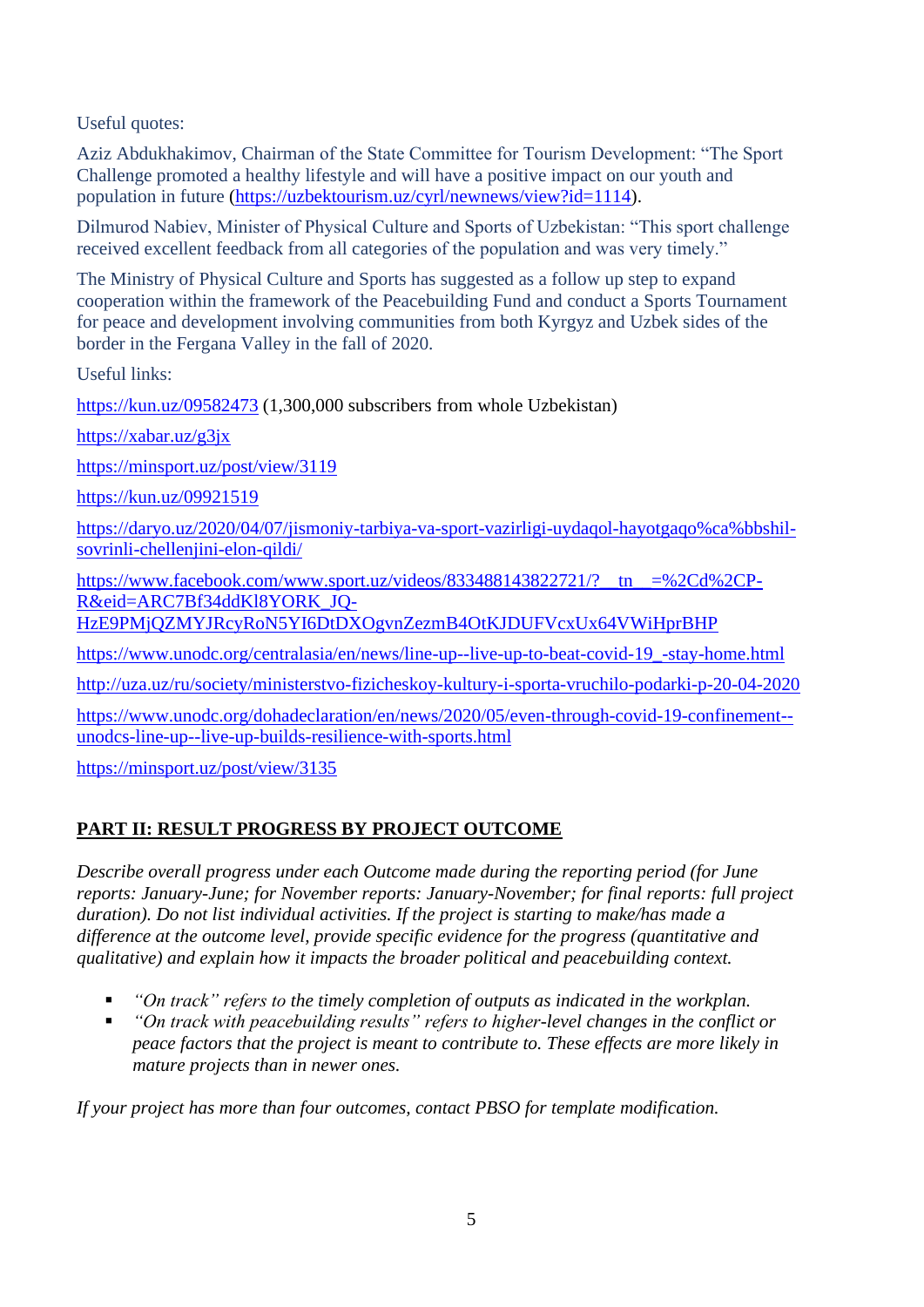## **Outcome 1: Young people can act as actors of positive change and have the mechanisms to ensure inclusive service delivery to build community resilience in a period of political and economic transformation**

### **Rate the current status of the outcome progress: on track**

### **Progress summary:** *(3000 character limit) UNDP:*

- 1. Preliminary agreement reached with companies (Tech4Impact NGO, Digital Innovation Group, Green Business Innovation) to conduct the Technovation girls contest, hackathon, 6-month start-up accelerator and business trainings on turnkey concept.
- 2. The Youth needs assessment (conflicts analysis) concept, methodology and work plan developed. Cities and districts, mahallas for conducting survey are selected. Important selection criteria were proximity to borders, ethnic diversity, youth crime rates, access to basic public services and natural resources, and the presence / absence of large enterprises.
- 3. Scoping mission is being organized at several youth centers and places, which can be potentially interesting, convenient and attractive for local youth. Due to the quarantine and staff security policy, UNDP staff could not join the mission. The mission includes representatives of the Youth union of Uzbekistan and local staff of the Ministry of public education. This activity is on track.
- 4. A team of experts almost formed to perform the legal expertise of the legislation regulating activity of the public service agencies in the Fergana Valley. Comparing the best international practices and the results of focus group discussions with the public service clients – and specifically with youth, the key priority directions of further improvement of the legislative base will be proposed by the end of October.

## *UNESCO:*

1. A contract was made with the Modern Journalists Development Center for the development of the methodology for the Media and Information (MIL) assessment to be conducted among Youth in the Fergana Valley.

The Center will prepare a Terms of Reference (ToR) for conducting the MIL assessment in Fergana Valley. It is expected that the ToR prepared by the Centre will give a general direction on objectives, expectations of the project and the MIL assessment as well as guide though UNESCO MIL and its main principles and methodologies.

- 2. A National Conference on "Higher Education: An Area Free of Corruption" was organized on 27 February as well as a training seminar on: "Integrity, ethics and anticorruption measures in higher education" on 28 February jointly with the Academy of the General Prosecutor's Office and the Youth Union of Uzbekistan. Those meetings addressed major domains of the corruption in higher education and approaches to eliminate such practices. Over 120 policy-makers and university representatives attended the meetings.
- 3. UNESCO is currently preparing the following materials: 1. Teacher Guide on Preventing Violence and Bullying in the school; 2. Teacher Guide and Student book on Media and Information Literacy. In person teacher training activities planned within this output will be reprogrammed as online training for teachers due to the COVID situation.

#### *UNODC:*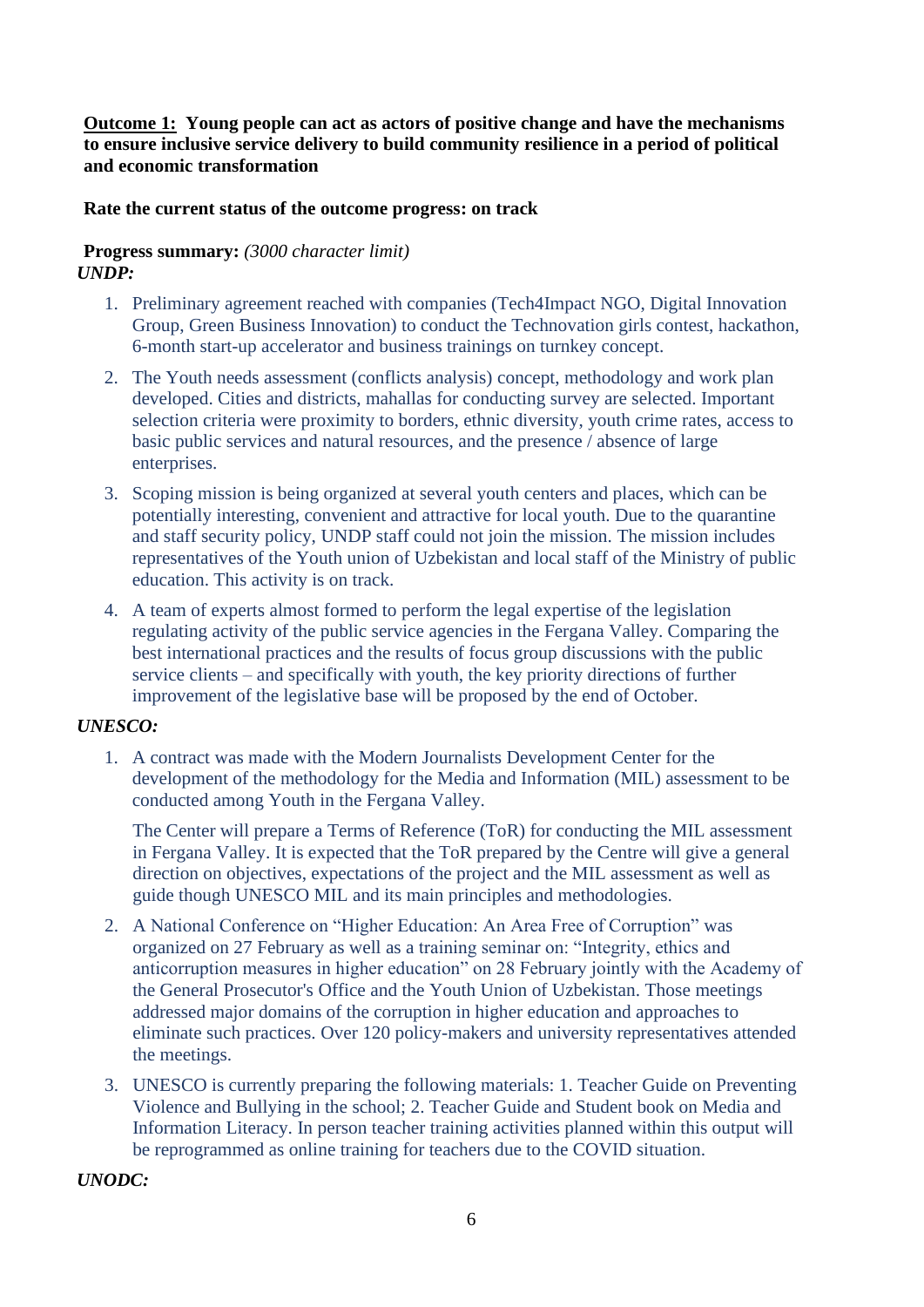- 1. Preliminary agreement reached with the Youth Union to plan leadership skills training for youth in the Fergana Valley through an educational program following the softening of COVID-19 restrictions and the start of the new academic year.
- 2. Consultations with the General Prosecutor's Office and relevant think tanks completed, and agreement reached to launch a survey to clarify/assess the situation with crime and security in the Ferghana Valley. Terms of reference/technical specifications drafted to launch relevant procurement of services.
- 3. Agreement reached with main counterparts, including the Youth Union, the General Prosecutor's Office and the Ministry of Interior, to organize a conference in Andijan to gather police, local authorities and youth leaders and discuss crime prevention issues in October 2020.
- 4. Preliminary consultations held with the Youth Union and other stakeholders to launch legal clinics in Namangan, Fergana and Andijan cities. A draft concept note was developed for this purpose.

**Indicate any additional analysis on how Gender Equality and Women's Empowerment and/or Youth Inclusion and Responsiveness has been ensured under this Outcome:** *(1000 character limit)*

While conducting the Youth needs assessment, as well as Assessment of Media and Information Literacy (MIL) of the youth in Ferghana valley, UN agencies ensure equal gender representation and directly study youth engagement in it.

In preparing resources for teachers and in developing textbooks and manuals, UNODC and UNESCO ensure equal representation of young men and women and consider the learning needs and interests of young people, including persons with disabilities, to empower them.

|  | <b>PART III: CROSS-CUTTING ISSUES</b> |
|--|---------------------------------------|
|  |                                       |

| <b>National ownership:</b> How the national<br>government demonstrated<br>ownership/commitment to the project<br>results and activities? Give specific<br>examples (1500 characters limit) | The Youth Union assumed a coordinating role in project<br>implementation, initiating and hosting the project launch<br>and facilitating consultations with other stakeholders, such<br>as the General Prosecutor's Office, the Ministry of Internal<br>Affairs and their academies, in a proactive manner.<br>The General Prosecutor's Office and Ministry of Interior<br>supported the project's planned activities to promote |
|--------------------------------------------------------------------------------------------------------------------------------------------------------------------------------------------|---------------------------------------------------------------------------------------------------------------------------------------------------------------------------------------------------------------------------------------------------------------------------------------------------------------------------------------------------------------------------------------------------------------------------------|
|                                                                                                                                                                                            | community policing principles. It was agreed that the<br>Fergana Valley will serve as a pilot region for development<br>of new community policing tools, with further replication<br>across the country.                                                                                                                                                                                                                        |
| <b>Monitoring:</b> Please list monitoring<br>activities undertaken in the reporting<br>period (1000 character limit)                                                                       | Do outcome indicators have baselines? no                                                                                                                                                                                                                                                                                                                                                                                        |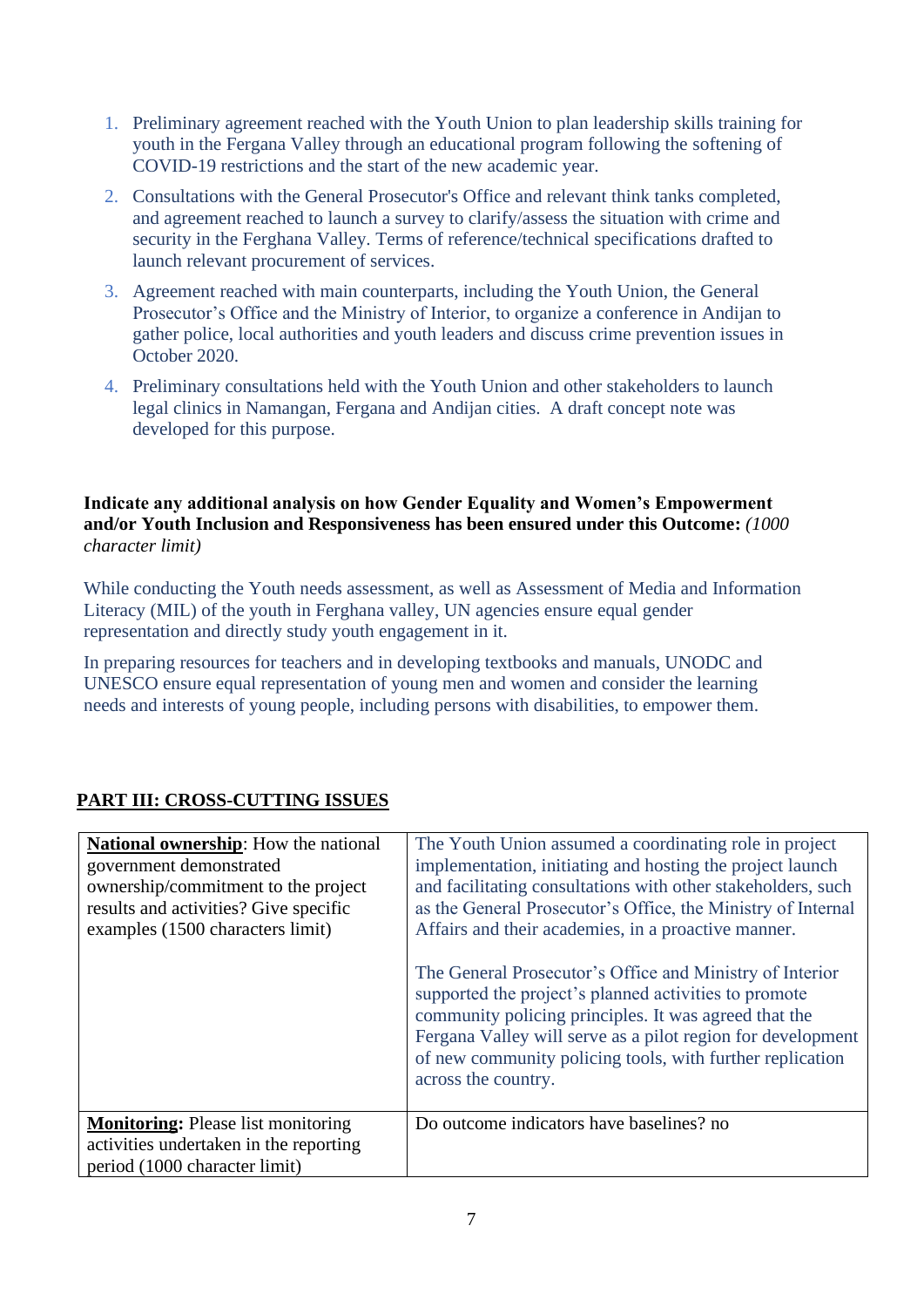| N/A                                                                                                                                                                                                | Has the project launched perception surveys or other<br>community-based data collection? no Not yet                                                                                                                                                                                                                                                                                                                                                                                                                                                                                                                                                                                                                                                                                                                                                                                                                                                                                                                                                                                                                                                                                                                  |
|----------------------------------------------------------------------------------------------------------------------------------------------------------------------------------------------------|----------------------------------------------------------------------------------------------------------------------------------------------------------------------------------------------------------------------------------------------------------------------------------------------------------------------------------------------------------------------------------------------------------------------------------------------------------------------------------------------------------------------------------------------------------------------------------------------------------------------------------------------------------------------------------------------------------------------------------------------------------------------------------------------------------------------------------------------------------------------------------------------------------------------------------------------------------------------------------------------------------------------------------------------------------------------------------------------------------------------------------------------------------------------------------------------------------------------|
| <b>Evaluation:</b> Has an evaluation been<br>conducted during the reporting period?<br>no                                                                                                          | Evaluation budget (response required): \$80000<br>If project will end in next six months, describe the<br>evaluation preparations (1500 character limit): N/A                                                                                                                                                                                                                                                                                                                                                                                                                                                                                                                                                                                                                                                                                                                                                                                                                                                                                                                                                                                                                                                        |
| <b>Catalytic effects (financial):</b> Indicate<br>name of funding agent and amount of<br>additional non-PBF funding support that<br>has been leveraged by the project.                             | Name of funder:<br>Amount:<br><b>UNODC Global Programme</b><br>7000.00<br>The project leveraged allocation of 7,000 USD in funding<br>under the UNODC Global Programme for the<br>Implementation of the Doha Declaration to support<br>implementation of the COVID-19 Sports Challenge. This<br>allowed the project to extend beyond the Fergana Valley<br>and have a wider reach with over 20,000 youth and their<br>families participating nationwide.                                                                                                                                                                                                                                                                                                                                                                                                                                                                                                                                                                                                                                                                                                                                                             |
| <b>Other:</b> Are there any other issues<br>concerning project implementation that<br>you want to share, including any capacity<br>needs of the recipient organizations?<br>(1500 character limit) | The COVID-19 pandemic has seriously affected the entire<br>concept of the project implementation. Some activities and<br>events requiring direct physical presence and active<br>interaction of participants such as summer camp, work in<br>groups, field surveys and interviews with focus groups had<br>to be postponed. Most of the actions had to be transformed<br>into a remote format.<br>There are 2 main concerns about technical capacity in the<br>Fergana Valley:<br>1) The level of access to the Internet remains fairly<br>low not only in remote and inaccessible areas, but<br>also in cities and central areas. And even having<br>access to the Internet does not mean its high quality<br>for conducting online training;<br>The economic and social situation has further<br>2)<br>deteriorated due to the prolonged quarantine. In<br>Uzbekistan, the number of unemployed has<br>increased from 1.35 million to 2 million <sup>1</sup> due to the<br>COVID-19 pandemic and the suspension of<br>activities of some enterprises. The budget of many<br>families does not allow paying for Internet services,<br>much less buying gadgets for each family member<br>to study or work remotely. |

<sup>&</sup>lt;sup>1</sup> This is official data. Getting a status of unemployed is quite difficult in Uzbekistan: candidate should get certificate of unemployment from the Special Commission of the Ministry of Justice, which meets only 2 times a month (before pandemic).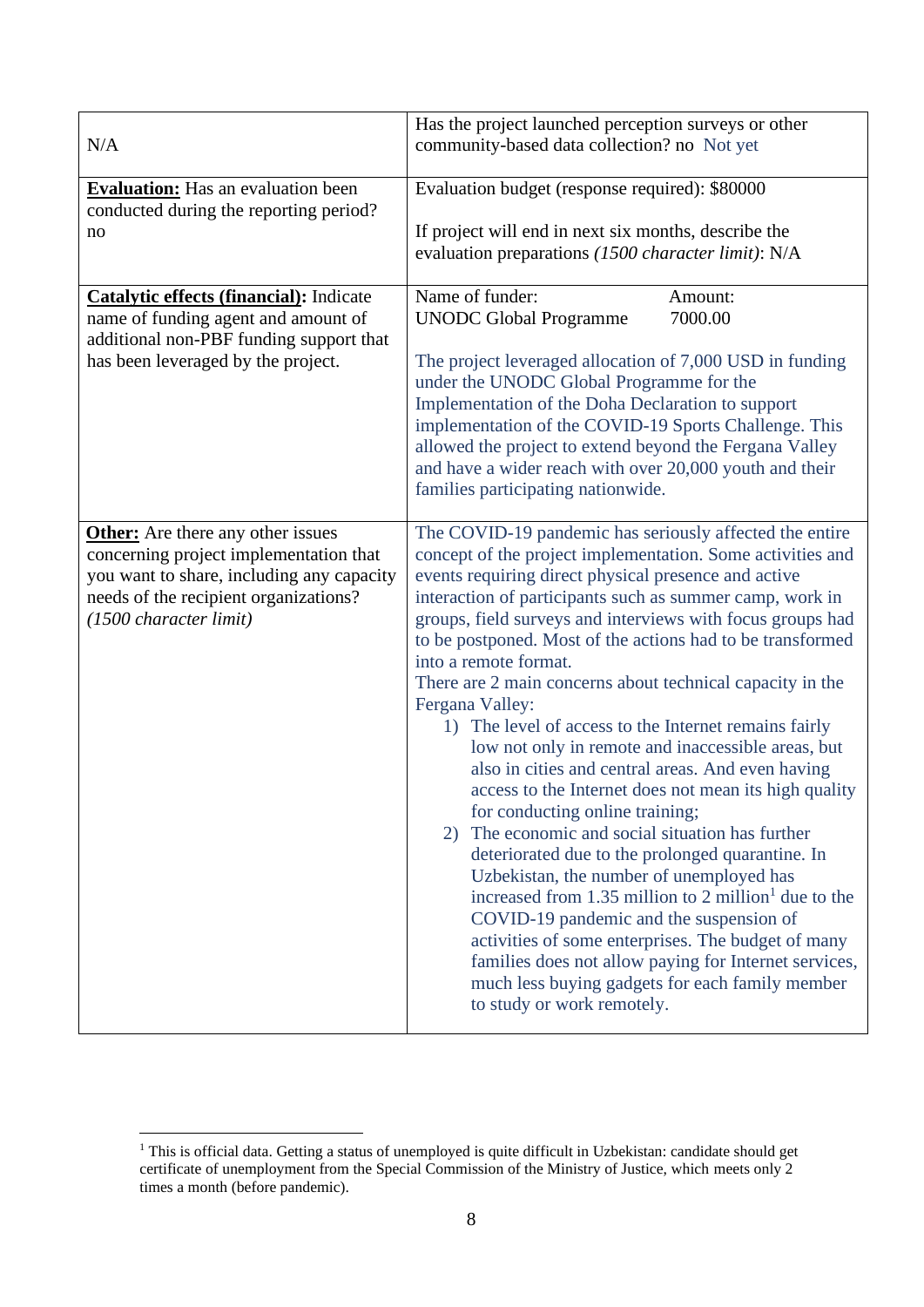## **PART IV: INDICATOR BASED PERFORMANCE ASSESSMENT**

*Using the Project Results Framework as per the approved project document or any amendments- provide an update on the achievement of key indicators at both the outcome and output level in the table below (if your project has more indicators than provided in the table, select the most relevant ones with most relevant progress to highlight). Where it has not been possible to collect data on indicators, state this and provide any explanation.* Provide gender and age disaggregated data. (300 characters max per entry)

|                                                                                                                                                                                                                                                                       | <b>Performance</b>                                                                                                                                                                                                                                                                                             | <b>Indicator</b> | End of                                                                                                                                          | <b>Indicator</b>                                                                                                                                                                                                                                               | <b>Current indicator</b>                                                                                   | <b>Reasons for Variance/ Delay</b>                                                                                                                                                                                                                     |
|-----------------------------------------------------------------------------------------------------------------------------------------------------------------------------------------------------------------------------------------------------------------------|----------------------------------------------------------------------------------------------------------------------------------------------------------------------------------------------------------------------------------------------------------------------------------------------------------------|------------------|-------------------------------------------------------------------------------------------------------------------------------------------------|----------------------------------------------------------------------------------------------------------------------------------------------------------------------------------------------------------------------------------------------------------------|------------------------------------------------------------------------------------------------------------|--------------------------------------------------------------------------------------------------------------------------------------------------------------------------------------------------------------------------------------------------------|
|                                                                                                                                                                                                                                                                       | <b>Indicators</b>                                                                                                                                                                                                                                                                                              | <b>Baseline</b>  | project                                                                                                                                         | <b>Milestone</b>                                                                                                                                                                                                                                               | progress                                                                                                   | (if any)                                                                                                                                                                                                                                               |
|                                                                                                                                                                                                                                                                       |                                                                                                                                                                                                                                                                                                                |                  | <b>Indicator</b>                                                                                                                                |                                                                                                                                                                                                                                                                |                                                                                                            |                                                                                                                                                                                                                                                        |
|                                                                                                                                                                                                                                                                       |                                                                                                                                                                                                                                                                                                                |                  | <b>Target</b>                                                                                                                                   |                                                                                                                                                                                                                                                                |                                                                                                            |                                                                                                                                                                                                                                                        |
| <b>Outcome 1</b><br>Young people<br>can act as<br>actors of<br>positive change<br>and have the<br>mechanisms to<br>ensure<br>inclusive<br>service<br>delivery to<br>build<br>community<br>resilience in a<br>period of<br>political and<br>economic<br>transformation | Indicator 1.1<br>Rate of young people<br>expressing confidence in<br>their self-efficacy, agency,<br>community participation,<br>socio-economic inclusion<br>and sense of belonging.<br>Share of youth (women and<br>men) considering<br>themselves as citizen who<br>are capable to positively<br>influence o | N/A              | At least 25% of<br>project beneficiaries<br>display<br>improvements in<br>attitudes and<br>perceptions 65%.                                     | January-March<br>2020 Gender-<br>sensitive baseline<br>survey conducted<br>July 1, 2021<br>Replication of<br>survey to measure<br>positive change                                                                                                              | Negotiations are underway to<br>select suitable channels for<br>conducting an online survey                | To design appropriate specifications and terms of reference it was<br>required to conduct a feasibility analysis, due to unexpected change in<br>approaching respondents online and lack of experience in dealing with<br>locally available platforms. |
|                                                                                                                                                                                                                                                                       | Indicator 1.2<br>Number of official<br>decisions, resolutions of the<br>Ferghana region<br>administrations adopted<br>based on proposals of<br>Ferghana youth initiatives.                                                                                                                                     | N/A              | At least 2 decision /<br>resolution of one of<br>the khokimiyats from<br>Ferghana region,<br>including 1 based on<br>young women<br>initiative. | January 1, 2021 1<br>decision/<br>resolution of one<br>of the khokimiyats<br>from Ferghana<br>region.<br>July 1, 2021 2<br>decision/<br>resolution of one<br>of the khokimiyats<br>from Ferghana<br>region, including 1<br>based on young<br>women initiative. | Planned for early 2021. Plan of<br>actions within this activity to<br>be prepared by the end of<br>August. |                                                                                                                                                                                                                                                        |
|                                                                                                                                                                                                                                                                       | Indicator 1.3                                                                                                                                                                                                                                                                                                  | N/A              | 15 initiatives, at least<br>5 that are led by<br>young women, are                                                                               | July 1, 2020<br><b>Visitors</b><br>satisfaction rate is                                                                                                                                                                                                        | On track<br>(see details below)                                                                            |                                                                                                                                                                                                                                                        |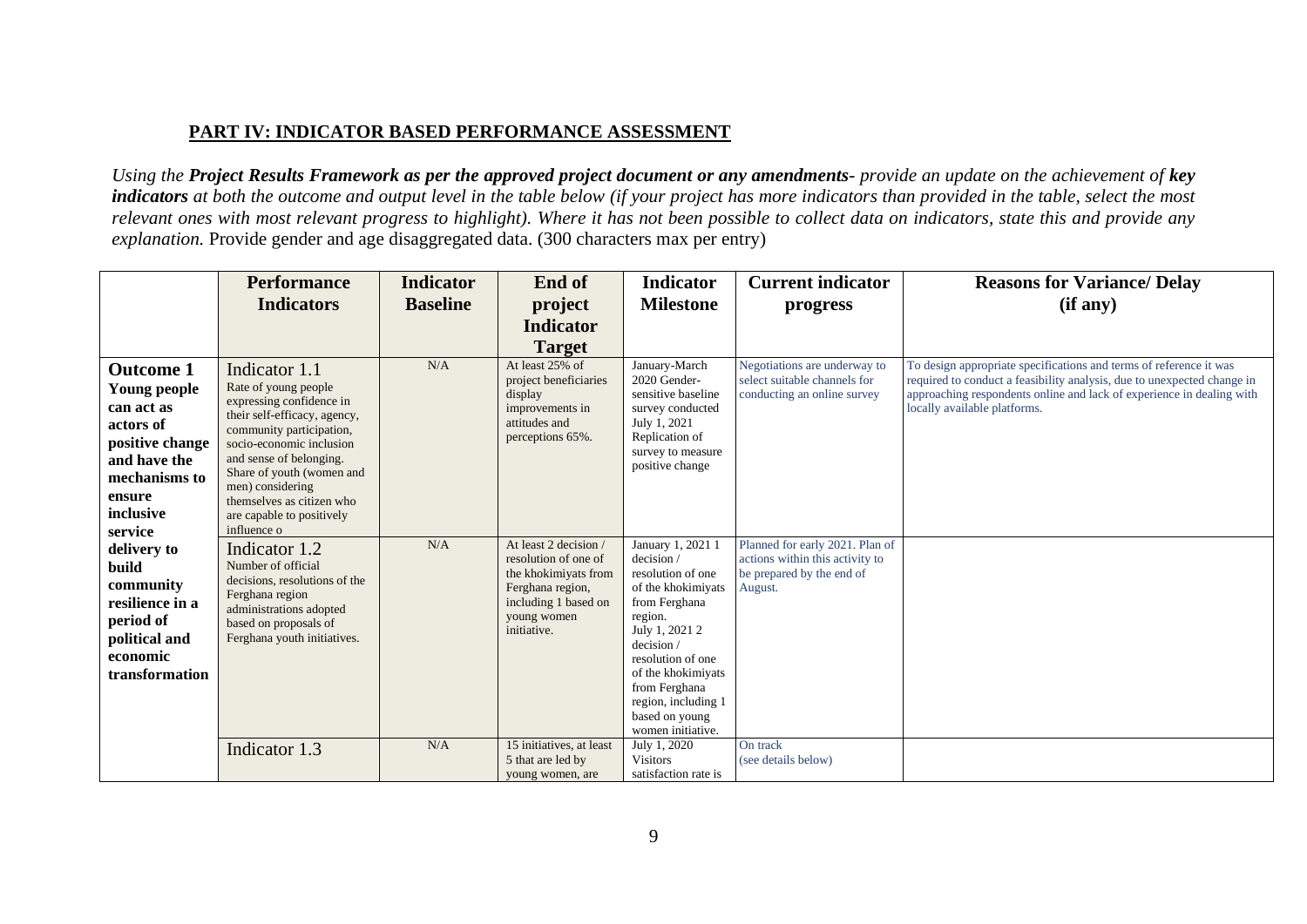|                                                                                                                                                                      | <b>Performance</b>                                                                                                                                                                                                                                                                          | <b>Indicator</b> | End of                                                                                                                                                                                                                            | <b>Indicator</b>                                                                                                                                                                                                                                                         | <b>Current indicator</b> | <b>Reasons for Variance/ Delay</b> |
|----------------------------------------------------------------------------------------------------------------------------------------------------------------------|---------------------------------------------------------------------------------------------------------------------------------------------------------------------------------------------------------------------------------------------------------------------------------------------|------------------|-----------------------------------------------------------------------------------------------------------------------------------------------------------------------------------------------------------------------------------|--------------------------------------------------------------------------------------------------------------------------------------------------------------------------------------------------------------------------------------------------------------------------|--------------------------|------------------------------------|
|                                                                                                                                                                      | <b>Indicators</b>                                                                                                                                                                                                                                                                           | <b>Baseline</b>  | project                                                                                                                                                                                                                           | <b>Milestone</b>                                                                                                                                                                                                                                                         | progress                 | (if any)                           |
|                                                                                                                                                                      |                                                                                                                                                                                                                                                                                             |                  | <b>Indicator</b>                                                                                                                                                                                                                  |                                                                                                                                                                                                                                                                          |                          |                                    |
|                                                                                                                                                                      |                                                                                                                                                                                                                                                                                             |                  | <b>Target</b>                                                                                                                                                                                                                     |                                                                                                                                                                                                                                                                          |                          |                                    |
|                                                                                                                                                                      | Number of youth initiatives<br>focusing on civic<br>engagement and community<br>development initiated<br>through the project and<br>sustained beyond the project<br>lifecycle. The proportion of<br>citizens satisfied by the<br>work, attitude and ethics of<br>public servants of knokimi |                  | sustained 6 months<br>after the project<br>termination through<br>local state budgets or<br>other sources of<br>funding.Increment of<br>satisfaction rate<br>increased on 25<br>percentage points<br>during the project<br>implem | above 50% June 1.<br>2021 • At least 50<br>initiatives<br>supported by the<br>project have<br>reached<br>fruitionVisitors<br>satisfaction rate is<br>above 65%.<br>December 1, 2021<br>• 15 initiatives,<br>including at least 5<br>that are led by<br>wome              |                          |                                    |
|                                                                                                                                                                      | Indicator 1.4<br>Number of<br>meetings/community<br>dialogues/town hall<br>discussions/consultations<br>held between youth and duty<br>bearers without the direct<br>intervention of the project                                                                                            | N/A              | The project has<br>created the demand<br>within the<br>community and duty<br>bearers to sustain and<br>utilize dialogue<br>platforms created by<br>the project without<br>the direct<br>involvement of<br>RUNO engagement.        | June 1 2021 • At<br>least 5 community<br>engagement<br>activities<br>conducted without<br>the direct<br>intervention of the<br>project                                                                                                                                   | On track (see below)     |                                    |
| Output 1.1<br>Young people<br>are equipped<br>with capacities<br>and knowledge<br>that foster their<br>civic<br>participation<br>and socio-<br>economic<br>inclusion | Indicator 1.1<br>Number of public initiatives<br>and projects regarding most<br>urgent needs of regional<br>development at local level,<br>proposed and promoted by<br>youth for public discussions<br>in mass media.                                                                       | N/A              | 20 initiatives<br>announced or<br>exposed for public<br>discussion.                                                                                                                                                               | October 1, 2020<br>10 initiatives<br>announced or<br>exposed for public<br>discussion.<br>January 1, 2021 15<br>initiatives<br>announced or<br>exposed for public<br>discussion. April<br>1, 2021 20<br>initiatives<br>announced or<br>exposed for public<br>discussion. | On track (see below)     |                                    |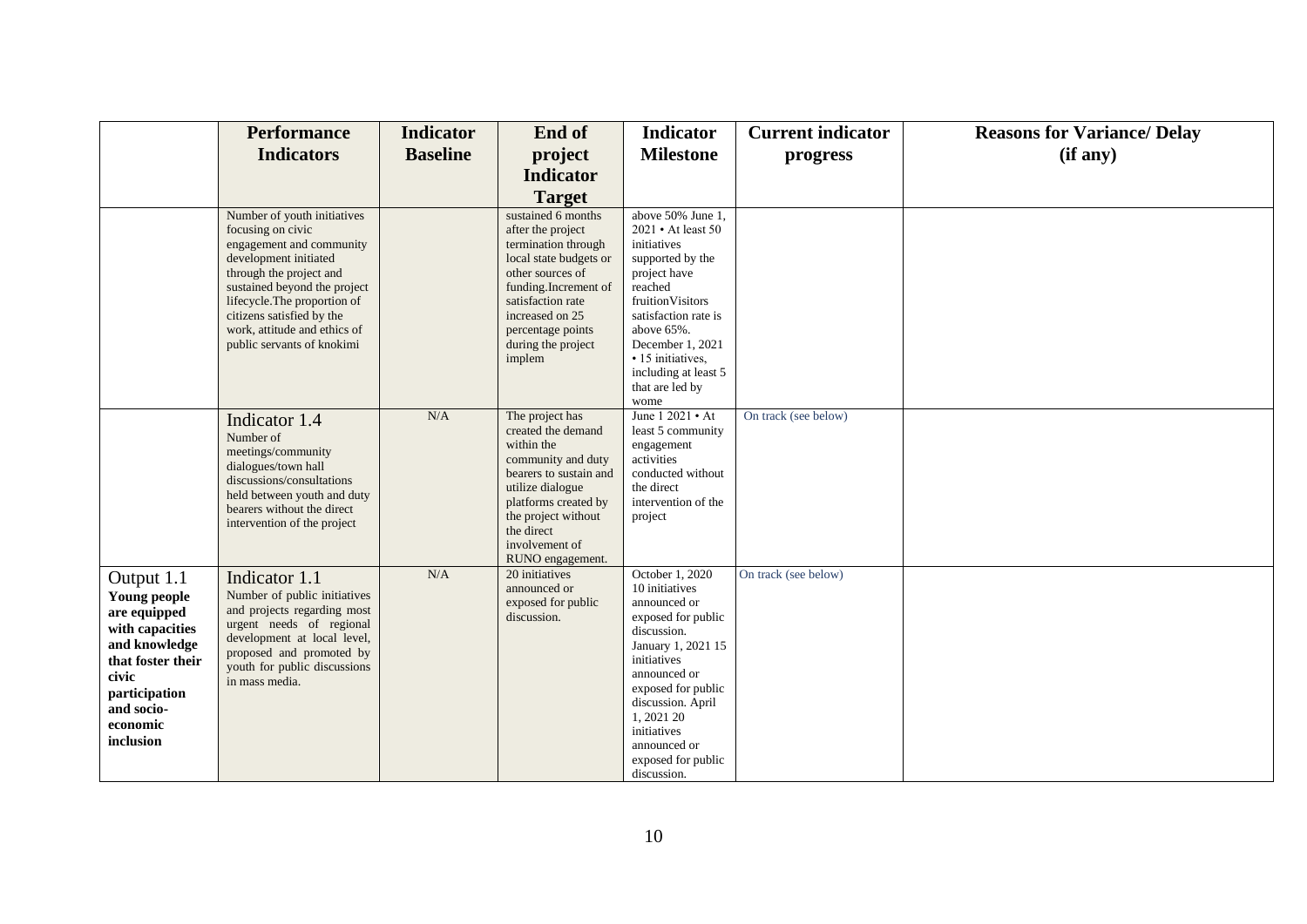| <b>Performance</b><br><b>Indicators</b>                                                                                                                                                   | <b>Indicator</b><br><b>Baseline</b> | End of<br>project                                                                                                                                                                                                                                                                                  | <b>Indicator</b><br><b>Milestone</b>                                                                                                                                                                                                                                                                            | <b>Current indicator</b><br>progress                                                                                                                                                                                                                                                                                                                                                                                                                                                                                                                                           | <b>Reasons for Variance/ Delay</b><br>(if any)                                                                                                                                                                                                   |
|-------------------------------------------------------------------------------------------------------------------------------------------------------------------------------------------|-------------------------------------|----------------------------------------------------------------------------------------------------------------------------------------------------------------------------------------------------------------------------------------------------------------------------------------------------|-----------------------------------------------------------------------------------------------------------------------------------------------------------------------------------------------------------------------------------------------------------------------------------------------------------------|--------------------------------------------------------------------------------------------------------------------------------------------------------------------------------------------------------------------------------------------------------------------------------------------------------------------------------------------------------------------------------------------------------------------------------------------------------------------------------------------------------------------------------------------------------------------------------|--------------------------------------------------------------------------------------------------------------------------------------------------------------------------------------------------------------------------------------------------|
|                                                                                                                                                                                           |                                     | <b>Indicator</b><br><b>Target</b>                                                                                                                                                                                                                                                                  |                                                                                                                                                                                                                                                                                                                 |                                                                                                                                                                                                                                                                                                                                                                                                                                                                                                                                                                                |                                                                                                                                                                                                                                                  |
| Indicator 1.1.1<br>Number of young women<br>and men who have<br>successfully completed the<br>trainings.<br>Number of young women<br>and men who have<br>participated in summer<br>camps. | N/A                                 | • 45 young women<br>and 75 young men<br>have successfully<br>completed the<br>trainings. $\cdot$ 25 young<br>women and 35 young<br>men have<br>participated in<br>summer camps -<br>Quarterly reports. -<br>Participants registry<br>records. - Photo and<br>video footage of<br>completion event. | April 1, 2020.<br>Training modules<br>for trainings and<br>summer camps<br>prepared and<br>approved by<br>implementing<br>agencies. - July 1,<br>2020. 15 young<br>women and 20<br>young men have<br>participated in<br>summer camps -<br>October 1, 2020.<br>25 young women<br>and 35 young men<br>have partic | (UNODC)<br>Preliminary agreement reached<br>with the Youth Union, to plan<br>leadership skills training for<br>youth in the Fergana Valley<br>through an educational<br>program following the<br>relaxation of COVID-19<br>restrictions and the start of the<br>new school year.<br>2 trainings for 30 participants<br>each are planned for high<br>school and university students<br>respectively, following the<br>youth needs assessment in the<br>Fergana Valley (using U-<br>report)                                                                                      | Due to the specific experience that the summer school can provide<br>when group classes are physically attended and the participants<br>communicate offline, it was decided to postpone this activity (summer<br>camp) until the spring of 2021. |
| Indicator 1.1.2<br>Number of youth union<br>representative who have<br>successfully completed the<br>trainings.                                                                           | N/A                                 | 45 women and 75<br>men from youth<br>unions have<br>successfully<br>completed the<br>trainings. - Quarterly<br>reports. - Participants<br>registry records. -<br>Photo and video<br>footage of<br>completion event.                                                                                | July 1, 2020.<br>Training modules<br>for trainings and<br>summer camps<br>prepared and<br>approved by<br>implementing<br>agencies. - January<br>1, 2021. 45 young<br>women and 75<br>young men have<br>successfully<br>completed the<br>trainings.                                                              | Given COVID-19 restrictions,<br>the project has conducted<br>consultations with the Youth<br>Union and agreed to launch an<br>online initiative to work with<br>Youth Union representatives<br>and facilitate dialogue<br>platforms for youth to voice<br>their opinion and concerns.<br>Through the organization of a<br>hackathon, the development of<br>a mobile application ("Youth<br>Compass") is foreseen, which<br>will allow the Youth Union to<br>create one platform for<br>information sharing and<br>exchange of experience among<br>youth in the Fergana Valley. |                                                                                                                                                                                                                                                  |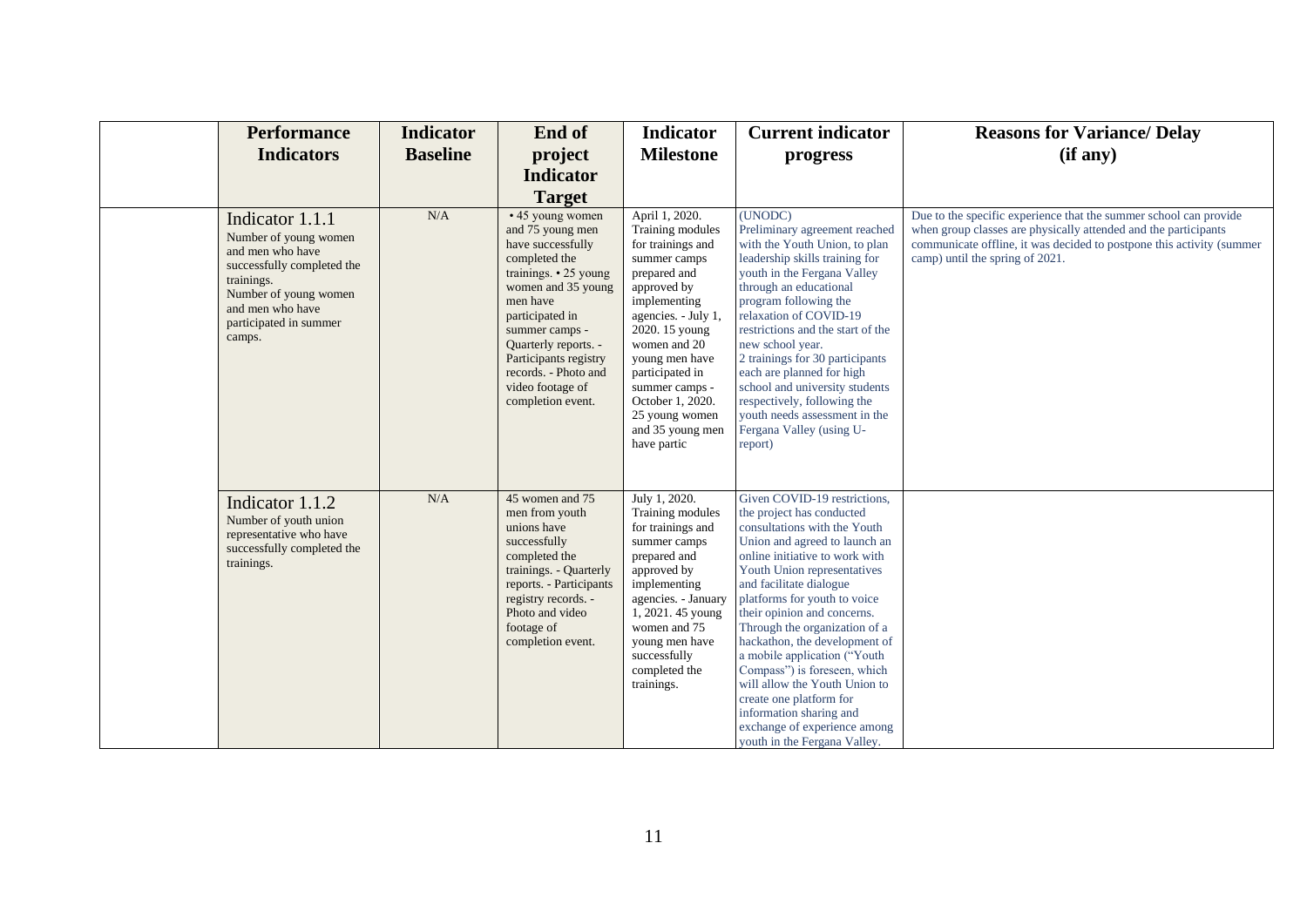| <b>Performance</b>                                                                                       | <b>Indicator</b> | End of                                                                                                                                                                                                                                                                                                                  | <b>Indicator</b>                                                                                                                                                                                                                                                                                                | <b>Current indicator</b>                                                                                                                                                                  | <b>Reasons for Variance/ Delay</b>                                                                                                                                             |
|----------------------------------------------------------------------------------------------------------|------------------|-------------------------------------------------------------------------------------------------------------------------------------------------------------------------------------------------------------------------------------------------------------------------------------------------------------------------|-----------------------------------------------------------------------------------------------------------------------------------------------------------------------------------------------------------------------------------------------------------------------------------------------------------------|-------------------------------------------------------------------------------------------------------------------------------------------------------------------------------------------|--------------------------------------------------------------------------------------------------------------------------------------------------------------------------------|
| <b>Indicators</b>                                                                                        | <b>Baseline</b>  | project                                                                                                                                                                                                                                                                                                                 | <b>Milestone</b>                                                                                                                                                                                                                                                                                                | progress                                                                                                                                                                                  | (if any)                                                                                                                                                                       |
|                                                                                                          |                  | <b>Indicator</b>                                                                                                                                                                                                                                                                                                        |                                                                                                                                                                                                                                                                                                                 |                                                                                                                                                                                           |                                                                                                                                                                                |
|                                                                                                          |                  |                                                                                                                                                                                                                                                                                                                         |                                                                                                                                                                                                                                                                                                                 |                                                                                                                                                                                           |                                                                                                                                                                                |
|                                                                                                          |                  | <b>Target</b>                                                                                                                                                                                                                                                                                                           |                                                                                                                                                                                                                                                                                                                 |                                                                                                                                                                                           |                                                                                                                                                                                |
| Indicator 1.1.3<br>Number of young women<br>and men who have<br>successfully completed the<br>trainings. | N/A              | 50 young women and<br>50 young men have<br>successfully<br>completed the<br>trainings.                                                                                                                                                                                                                                  | - April 1, 2020.<br>Training modules<br>for trainings and<br>summer camps<br>prepared and<br>approved by<br>implementing<br>agencies. - July 1,<br>2020. 10 young<br>women and 10<br>young men have<br>successfully<br>completed the<br>trainings. -<br>October 1, 2020.<br>30 young women<br>and 30 young men  | On track<br>A preliminary agreement has<br>been reached with the Digital<br>Innovation Group to conduct<br>a 6-month start-up accelerator<br>and business trainings on<br>turnkey concept |                                                                                                                                                                                |
| Indicator 1.1.4<br>Number of small grant<br>projects received the<br>funding.                            | N/A              | $\overline{\cdot 20}$ SM projects<br>received the funding,<br>including 8 proposed<br>by women.• 20 SM<br>projects successfully<br>are accomplished, or<br>launched / provided<br>outputs, including 8<br>proposed by women.<br>• 20 SM projects<br>successfully are<br>accomplished, or<br>launched / provided<br>outp | - April 1, 2020.<br>Procedural<br>guidelines and<br>protocols for small<br>grants distribution<br>are approved by<br>the implementing<br>agency. - July 1,<br>2020. Adverts<br>regarding SG<br>contest is<br>launched. -<br>October 1, 2020.<br>10 projects are<br>selected, including<br>3 prepared by<br>wome | Negotiations with the Youth<br>Union on the Small grants<br>programme's guidelines and<br>protocols for grants<br>distribution have just started.                                         | As soon as activity 1.1.3. starts, potential projects for small grants<br>programme will be developed and selected then in the framework of<br>start-up accelerator programme. |
| Indicator 1.1.5<br>Number of young women<br>participants                                                 | N/A              | 50                                                                                                                                                                                                                                                                                                                      | - January 1, 2021.<br>Adverts regarding<br>hackathon is<br>launched. - April<br>1, 2021.<br>Hackathon is                                                                                                                                                                                                        | On track<br>A preliminary agreement has<br>been reached with<br>Tech4Impact NGO to conduct<br>the Technovation girls contest                                                              |                                                                                                                                                                                |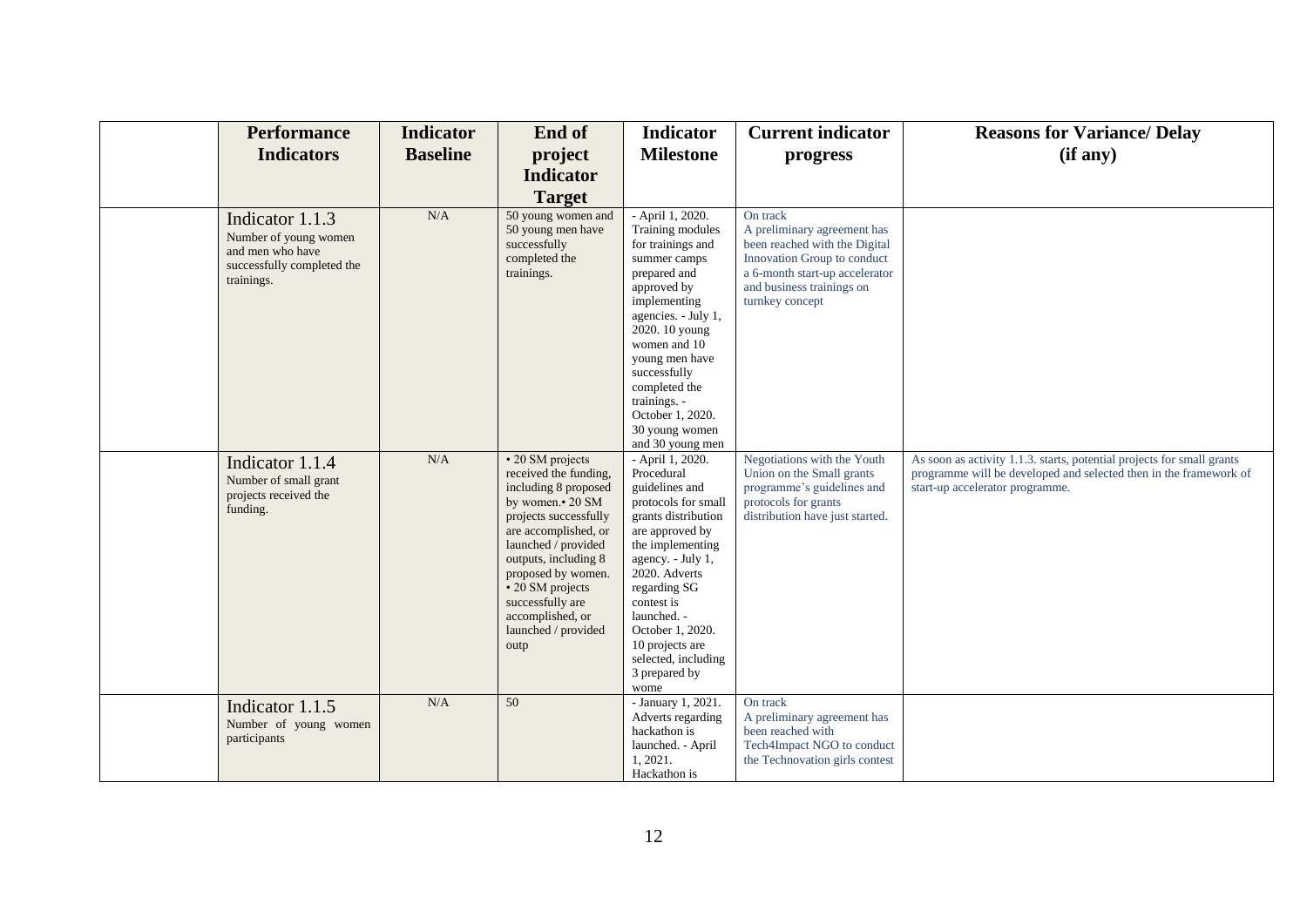|                                                                                                                                                                                                 | <b>Performance</b><br><b>Indicators</b>                                                                                                                                                                                                                 | <b>Indicator</b><br><b>Baseline</b> | End of<br>project<br><b>Indicator</b><br><b>Target</b>                                                                                                                                                                                                                                  | <b>Indicator</b><br><b>Milestone</b>                                                                                                                                                                                                                                | <b>Current indicator</b><br>progress                                  | <b>Reasons for Variance/ Delay</b><br>(if any)                                                                                     |
|-------------------------------------------------------------------------------------------------------------------------------------------------------------------------------------------------|---------------------------------------------------------------------------------------------------------------------------------------------------------------------------------------------------------------------------------------------------------|-------------------------------------|-----------------------------------------------------------------------------------------------------------------------------------------------------------------------------------------------------------------------------------------------------------------------------------------|---------------------------------------------------------------------------------------------------------------------------------------------------------------------------------------------------------------------------------------------------------------------|-----------------------------------------------------------------------|------------------------------------------------------------------------------------------------------------------------------------|
|                                                                                                                                                                                                 |                                                                                                                                                                                                                                                         |                                     |                                                                                                                                                                                                                                                                                         | conducted<br>involving at least<br>50 young women<br>from Namanghan,<br>Andijan and<br>Ferghana regoins.                                                                                                                                                            |                                                                       |                                                                                                                                    |
|                                                                                                                                                                                                 | Indicator 1.1.6<br>Endorsed and reproduced<br>Guide for the School leavers<br>"Getting a Job in Uzbekistan<br>and Globally" [GUIDE]<br>(title is subject to change)                                                                                     | $\rm N/A$                           | 1. Developed and<br>endorsed GUIDE in<br><b>Uzbek</b> and Russian<br>languages; 2. Online<br>version of the Guide<br>in Uzbek and Russian<br>languages is<br>functional and hosted<br>by the MoPE; Print<br>versions in Uzbek-<br>5,000 (1 copy per<br>school); and in<br>Russian-1,000 | August 2020<br>Publication of<br>online and offline<br>Guide                                                                                                                                                                                                        | Activity is under discussion<br>with the MoPE                         | COVID- Government priority and resources (human resources) were<br>fully mobilized to enabling on-line schooling during the COVID. |
|                                                                                                                                                                                                 | Indicator 1.1.7<br>Number of assessments<br>conducted in Andijan,<br>Fergana and Namangan<br>regions                                                                                                                                                    | $\mathbf{0}$                        |                                                                                                                                                                                                                                                                                         | March 2021 MIL<br>assessment report<br>prepared                                                                                                                                                                                                                     | MIL Assessment procedures<br>and documentations are being<br>prepared |                                                                                                                                    |
| Output 1.2<br>Young people<br>are provided<br>with<br>opportunities to<br>constructively<br>participate in<br>decision making,<br>socio-political<br>life and act as<br>key agents of<br>change | Indicator 1.2.<br>Number of initiatives<br>discussed with local<br>administrations and officials<br>on the round tables<br>organized by local youth<br>activists.<br>Number of initiatives,<br>discussed via tv or on-line<br>broadcasted round tables. | $\rm N/A$                           | • 10 initiatives are<br>discussed on round<br>tables. 5 initiatives<br>are discussed via on-<br>line or tv broadcasted<br>round tables.                                                                                                                                                 | January 1, 2021 5<br>initiatives are<br>discussed on<br>round tables. April<br>1, 2021 8<br>initiatives are<br>discussed on<br>round tables. 2<br>initiatives are<br>discussed via on-<br>line or ty<br>broadcasted round<br>tables. July 1,<br>2021 10 initiatives | Planned for September 2020                                            |                                                                                                                                    |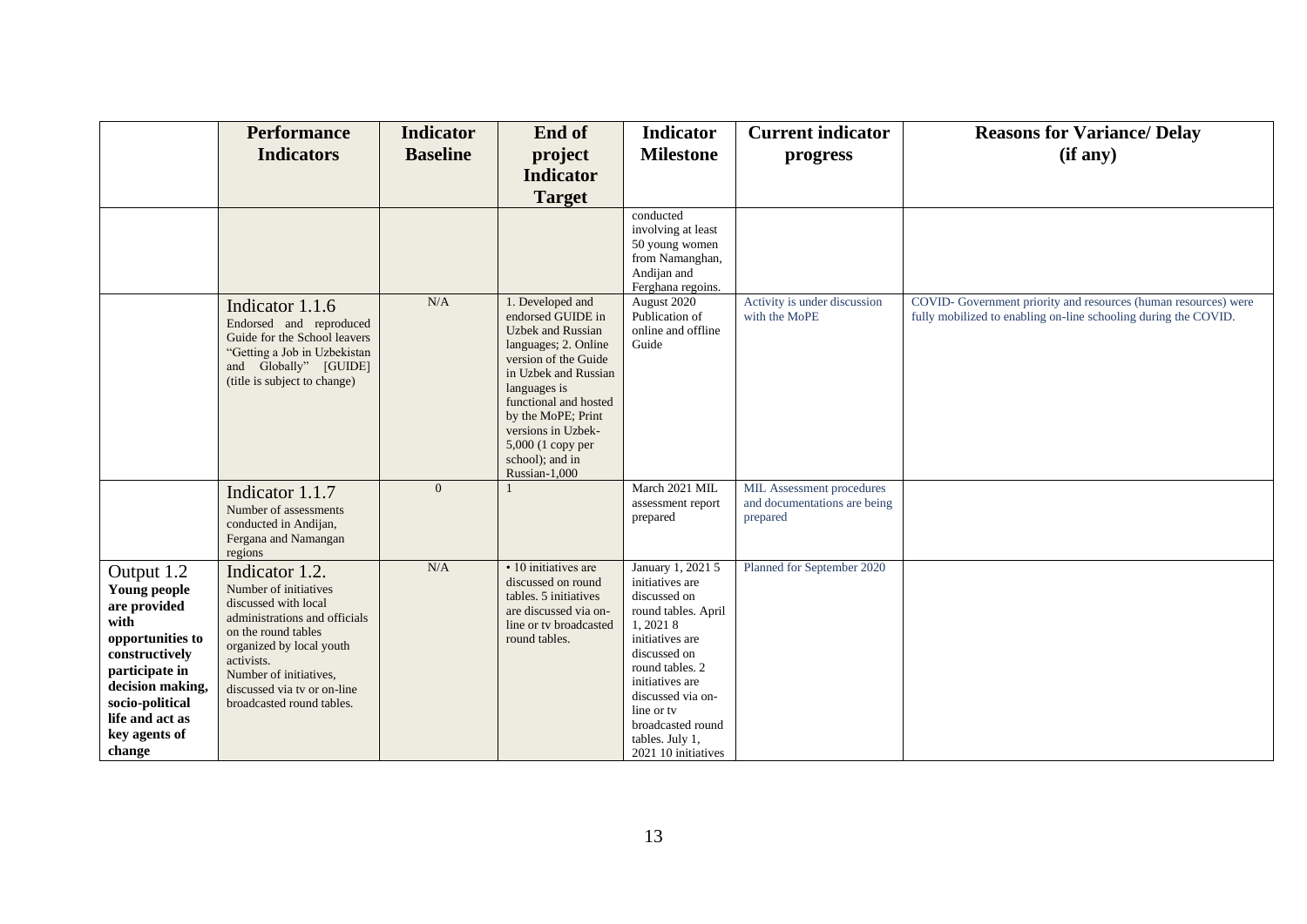| <b>Performance</b><br><b>Indicators</b>                                                                    | <b>Indicator</b><br><b>Baseline</b> | End of<br>project<br><b>Indicator</b><br><b>Target</b>                                                                        | <b>Indicator</b><br><b>Milestone</b>                                                                                                                                                                                                                                                                            | <b>Current indicator</b><br>progress                                                                                                                                                                                                                                                                                                                                                                                                                                                                                        | <b>Reasons for Variance/ Delay</b><br>(if any)                                                                                       |
|------------------------------------------------------------------------------------------------------------|-------------------------------------|-------------------------------------------------------------------------------------------------------------------------------|-----------------------------------------------------------------------------------------------------------------------------------------------------------------------------------------------------------------------------------------------------------------------------------------------------------------|-----------------------------------------------------------------------------------------------------------------------------------------------------------------------------------------------------------------------------------------------------------------------------------------------------------------------------------------------------------------------------------------------------------------------------------------------------------------------------------------------------------------------------|--------------------------------------------------------------------------------------------------------------------------------------|
|                                                                                                            |                                     |                                                                                                                               | are discussed on<br>round tables. 3 in                                                                                                                                                                                                                                                                          |                                                                                                                                                                                                                                                                                                                                                                                                                                                                                                                             |                                                                                                                                      |
| Indicator 1.2.1<br>Number of hubs established<br>and operational.<br>Average monthly number of<br>visitors | N/A                                 | 3 hubs are<br>established and<br>operational till July<br>$1,2021 \cdot 150$<br>monthly visitors, in<br>average for each hub. | -July 1, 2020.<br>Hardware<br>equipment and<br>furniture is<br>purchased. -<br>October 1, 2020.<br>Bi-annual plan of<br>each hub activity<br>is adopted. Hubs<br>are equipped with<br>hardware,<br>software,<br>furniture, readings.<br>- January 1, 2020.<br>Monthly visitors<br>turnover reaches<br>50 visito | A team of youth union<br>representatives and experts<br>started feasibility analysis to<br>select suitable places and<br>establish 3 youth hubs /<br>centres. Related scoping is<br>expected to be launched<br>during the 3 <sup>rd</sup> quarter.                                                                                                                                                                                                                                                                          | Traffic restrictions between the regions of the Fergana Valley and<br>Tashkent city made site visits impossible from March 30, 2020. |
| Indicator 1.2.2<br>Number of public awareness<br>raising campaigns held on<br>the occasion of UN days      | N/A                                 | At least 6 campaigns<br>held by July 1, 2021                                                                                  | - January $1,2021$<br>3 campaigns held<br>-July 1, 2021 $6$<br>campaigns held                                                                                                                                                                                                                                   | (UNDP)<br>Consultants on youth<br>engagement and partnership<br>liaison and communication<br>and public awareness are<br>working on the UN Days<br>concept. Draft proposal shared<br>with the Youth union for<br>consideration.<br>(UNODC)<br>Preparations are going on for<br>the First engagement of youth<br>leaders in promotion of UN<br>days in June on the occasion of<br>World Drugs Day and in July<br>on the occasion of the World<br>Day against Trafficking in<br>Persons (through planned<br>online webinars). |                                                                                                                                      |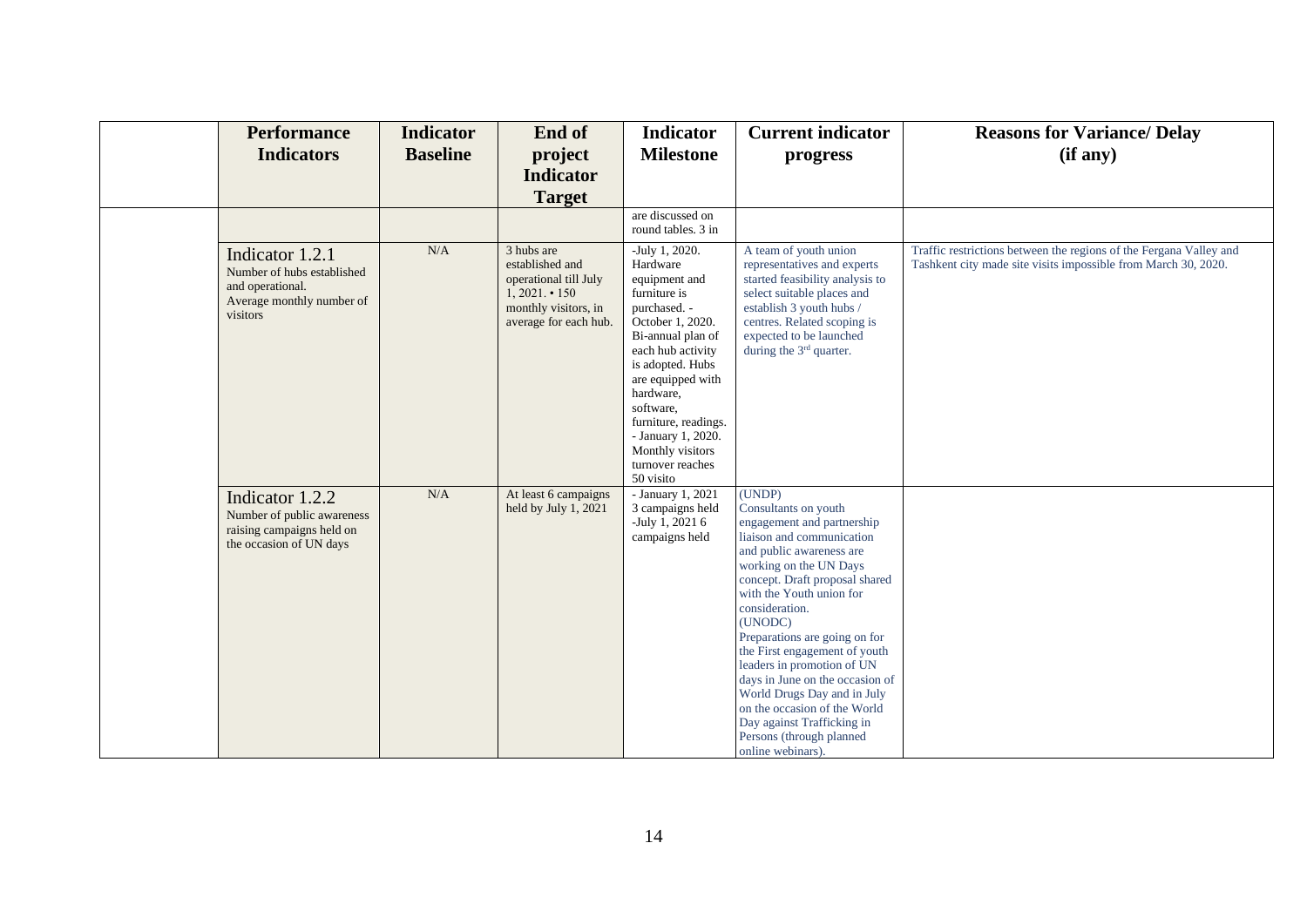| <b>Performance</b>                                                                                                                                                                                                                     | <b>Indicator</b> | End of                                                                                                                                                                                                                                                              | <b>Indicator</b>                                                                                                                                                                                                                                                                                                | <b>Current indicator</b>                                                                       | <b>Reasons for Variance/ Delay</b>                                                                                  |
|----------------------------------------------------------------------------------------------------------------------------------------------------------------------------------------------------------------------------------------|------------------|---------------------------------------------------------------------------------------------------------------------------------------------------------------------------------------------------------------------------------------------------------------------|-----------------------------------------------------------------------------------------------------------------------------------------------------------------------------------------------------------------------------------------------------------------------------------------------------------------|------------------------------------------------------------------------------------------------|---------------------------------------------------------------------------------------------------------------------|
| <b>Indicators</b>                                                                                                                                                                                                                      | <b>Baseline</b>  | project                                                                                                                                                                                                                                                             | <b>Milestone</b>                                                                                                                                                                                                                                                                                                | progress                                                                                       | (if any)                                                                                                            |
|                                                                                                                                                                                                                                        |                  | <b>Indicator</b>                                                                                                                                                                                                                                                    |                                                                                                                                                                                                                                                                                                                 |                                                                                                |                                                                                                                     |
|                                                                                                                                                                                                                                        |                  | <b>Target</b>                                                                                                                                                                                                                                                       |                                                                                                                                                                                                                                                                                                                 |                                                                                                |                                                                                                                     |
| Indicator 1.2.3<br>Number of small grant<br>infrastructural projects<br>initiated by youth.                                                                                                                                            | N/A              | 60 SMG youth<br>infrastructural<br>projects received the<br>funding, including 20<br>proposed by women.<br>• 60 SMG youth<br>infrastructural<br>projects successfully<br>are accomplished, or<br>launched / provided<br>outputs, including 20<br>proposed by women. | - April 1, 2020.<br>Procedural<br>guidelines and<br>protocols for small<br>grants distribution<br>are approved by<br>the implementing<br>agency. - July 1,<br>2020. Adverts<br>regarding SG<br>contest is<br>launched. -<br>October 1, 2020.<br>20 projects are<br>selected, including<br>6 prepared by<br>wome | Postponed until next spring.                                                                   | It is difficult to ensure effective launch and wide promotion of 2 small<br>grants programme during the quarantine. |
| Indicator 1.2.4<br>Number of civic engagement<br>initiatives initiated by youth.                                                                                                                                                       | N/A              | at least 20 initiatives,<br>including 30%<br>proposed by women                                                                                                                                                                                                      | October 1, 2020<br>Incubator of ideas<br>launched,<br>initiatives<br>developed January<br>1,2021 10<br>initiatives<br>launched July 1,<br>2021 20 Initiatives<br>launched                                                                                                                                       | Consultations with UNV,<br>local active volunteers and<br>the Youth Union are going<br>on.     |                                                                                                                     |
| Indicator 1.2.5<br>Volunteerism is provided<br>with legal base.<br>Number of television and<br>on-line broadcasted round<br>tables and open discussions<br>conducted.<br>Number of regional<br>volunteer organizations<br>established. | N/A              | • Draft legal acts<br>enabling formal<br>launch of volunteers<br>organizations is<br>prepared and<br>submitted for<br>attention of national<br>partners. • Mass-<br>media promotion<br>strategy on<br>volunteerism is<br>developed and<br>adopted by national       | - April 1, 2020.<br>Conceptual<br>framework of<br>legal base for<br>volunteerism,<br>mass-media<br>strategy is<br>elaborated and<br>adopted by<br>implementing<br>agency. - 1 life-<br>broadcasting open<br>discussion is                                                                                       | On track<br>Recruitment of legal experts<br>has been initiated. TORs<br>amended and finalized. |                                                                                                                     |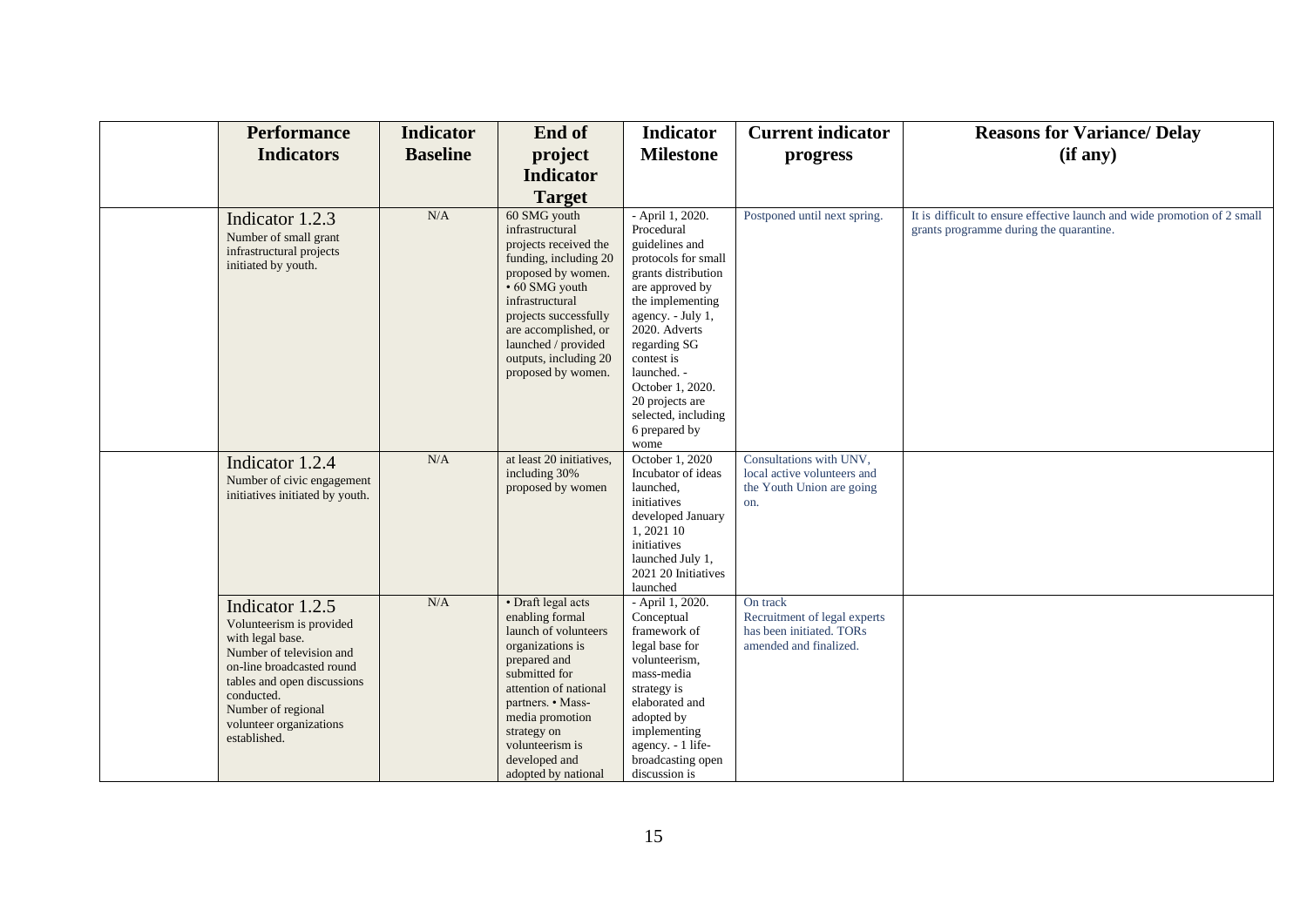|                  | <b>Performance</b>                      | <b>Indicator</b> | End of                                     | <b>Indicator</b>                       | <b>Current indicator</b>                                       | <b>Reasons for Variance/ Delay</b> |
|------------------|-----------------------------------------|------------------|--------------------------------------------|----------------------------------------|----------------------------------------------------------------|------------------------------------|
|                  | <b>Indicators</b>                       | <b>Baseline</b>  | project                                    | <b>Milestone</b>                       | progress                                                       | (if any)                           |
|                  |                                         |                  | <b>Indicator</b>                           |                                        |                                                                |                                    |
|                  |                                         |                  | <b>Target</b>                              |                                        |                                                                |                                    |
|                  |                                         |                  | partners. • At least 4                     | conducted. - July                      |                                                                |                                    |
|                  |                                         |                  | television and                             | 1, 2020. Draft                         |                                                                |                                    |
|                  |                                         |                  |                                            | legal acts are<br>developed and        |                                                                |                                    |
|                  |                                         |                  |                                            | submitted to                           |                                                                |                                    |
| Output 1.3       | Indicator 1.3                           | N/A              | Above 75% of                               | July 1, 2020 •                         | On track (see bellow)                                          |                                    |
| The capacity of  | The rate of successful                  |                  | training participants-                     | Above 75% of                           |                                                                |                                    |
| local            | completion of the trainings             |                  | public servants from<br>three districts of | training<br>participants-public        |                                                                |                                    |
| administrators   | delivered to public servants            |                  | Fergana region have                        | servants have                          |                                                                |                                    |
| and educators to | at three districts of Ferghana          |                  | successfully                               | successfully                           |                                                                |                                    |
| implement        | valley                                  |                  | completed each of                          | completed the                          |                                                                |                                    |
| government       |                                         |                  | the training courses.                      | training courses.                      |                                                                |                                    |
| policies and     |                                         |                  |                                            | October 1, 2020 .                      |                                                                |                                    |
| ensure inclusive |                                         |                  |                                            | 75% of training<br>participants-public |                                                                |                                    |
| public service   |                                         |                  |                                            | servants have                          |                                                                |                                    |
| delivery is      |                                         |                  |                                            | successfully                           |                                                                |                                    |
| improved         |                                         |                  |                                            | completed the                          |                                                                |                                    |
|                  |                                         |                  |                                            | training courses.                      |                                                                |                                    |
|                  |                                         |                  |                                            | January 1, 2021 •                      |                                                                |                                    |
|                  |                                         | $\rm N/A$        | • Conflict analysis is                     | 75% of t<br>April 1, 2020. •           | (UNDP)                                                         |                                    |
|                  | Indicator 1.3.1                         |                  | prepared. • At least 3                     | Concept note of                        | The Youth needs assessment                                     |                                    |
|                  | Analytical report elaborated.           |                  | round of                                   | conflict analysis                      | concept, methodology and                                       |                                    |
|                  | Number of surveys,<br>consultations and |                  | consultations and                          | report is                              | work plan have been                                            |                                    |
|                  | discussions conducted.                  |                  | expert discussions                         | developed,                             | developed by a team of                                         |                                    |
|                  |                                         |                  | are conducted. • At                        | discussed and                          | researchers (4 pers.). Other 13                                |                                    |
|                  |                                         |                  | least 2 surveys are<br>conducted (e.g.     | approved by<br>national partners. •    | consultants will join the team<br>soon. Their TORs are pending |                                    |
|                  |                                         |                  | victimization survey,                      | Expert discussion                      | approval.                                                      |                                    |
|                  |                                         |                  | corruption risk                            | with national                          | (UNODC)                                                        |                                    |
|                  |                                         |                  | assessment).                               | partners is                            | Consultations with the                                         |                                    |
|                  |                                         |                  |                                            | conducted. - July                      | General Prosecutor's Office                                    |                                    |
|                  |                                         |                  |                                            | 1, 2020. • Field<br>survey protocols   | and relevant think tanks were<br>completed, and agreement      |                                    |
|                  |                                         |                  |                                            | are approved and                       | was reached to launch a                                        |                                    |
|                  |                                         |                  |                                            | supported by                           | survey to assess the situation                                 |                                    |
|                  |                                         |                  |                                            | national p                             | with crime and security in the                                 |                                    |
|                  |                                         |                  |                                            |                                        | Ferghana Valley. Terms of                                      |                                    |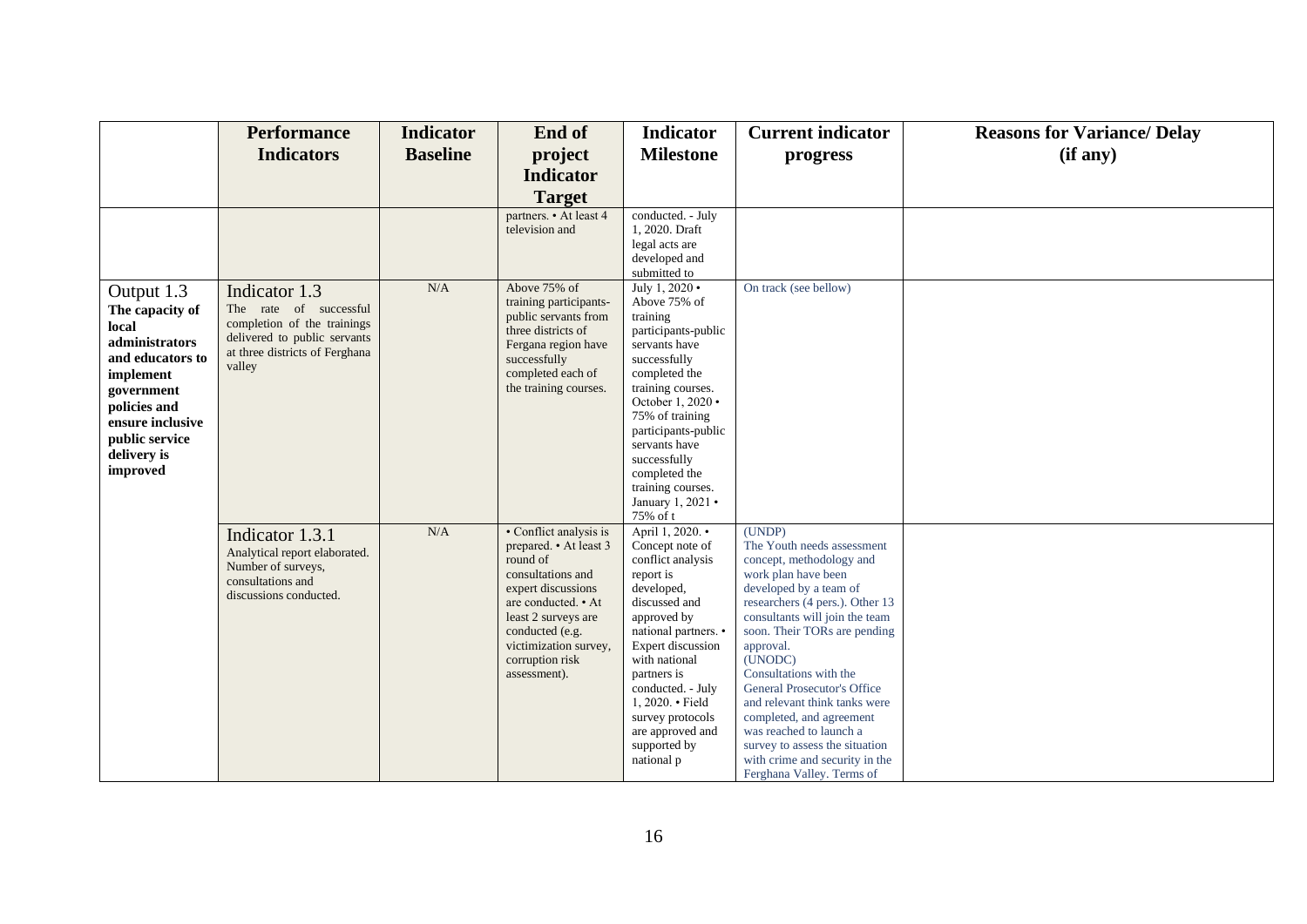| <b>Performance</b><br><b>Indicators</b>                                                                                                                                    | <b>Indicator</b><br><b>Baseline</b> | End of<br>project<br><b>Indicator</b><br><b>Target</b>                                                                                                                                                                                                                           | <b>Indicator</b><br><b>Milestone</b>                                                                                                                                                                               | <b>Current indicator</b><br>progress                                                                | <b>Reasons for Variance/ Delay</b><br>(if any)                                                                                                                                 |
|----------------------------------------------------------------------------------------------------------------------------------------------------------------------------|-------------------------------------|----------------------------------------------------------------------------------------------------------------------------------------------------------------------------------------------------------------------------------------------------------------------------------|--------------------------------------------------------------------------------------------------------------------------------------------------------------------------------------------------------------------|-----------------------------------------------------------------------------------------------------|--------------------------------------------------------------------------------------------------------------------------------------------------------------------------------|
|                                                                                                                                                                            |                                     |                                                                                                                                                                                                                                                                                  |                                                                                                                                                                                                                    | reference/technical<br>specifications were drafted to<br>launch relevant procurement<br>of services |                                                                                                                                                                                |
| Indicator 1.3.2<br>Number of schools apply<br>new competency-based<br>school curricula                                                                                     | N/A                                 | Andijan $-5$ schools<br>Ferghana - 5 schools<br>Namangan - 5<br>schools                                                                                                                                                                                                          | June 2021 15<br>schools in 3<br>districts have<br>piloted the new<br>cirricula                                                                                                                                     | Course developments are in<br>process                                                               | Online mode may be considered in piloting school curricula delivery<br>due to COVID precautions                                                                                |
| Indicator 1.3.3<br>Number of guides and<br>course materials developed                                                                                                      | N/A                                 | 4 sets of Guides and<br>course materials on: •<br>Preventing and<br>response to violence<br>in schools: •<br>Leadership and<br>entrepreneurship<br>skills development; •<br>Media and<br><b>Information Literacy</b><br>• Strengthening the<br>rule of law through<br>education. | June 2020<br>Guideline<br>materials<br>developed and<br>shared with<br>schools in Fergana<br>Valley                                                                                                                | In process                                                                                          | Due to COVID situation, MoPE and UNESCO prioritized the setting<br>up online schooling, therefore, achievement of this target was delayed.<br>New target date is the Dec 2020. |
| Indicator 1.3.4<br>Number of policy makers,<br>teachers and educators<br>trained in Andijan, Fergana<br>and Namangan                                                       | N/A                                 | Andijan - 100<br>Namangan - 100<br>Fergana - 100                                                                                                                                                                                                                                 | March 2021                                                                                                                                                                                                         | Not yet started                                                                                     | This indicator is linked and will be followed with above indicator<br>1.3.3                                                                                                    |
| Indicator 1.3.5<br>Number of civil servants<br>covered.<br>Number of government<br>agencies delegated servants<br>for trainings.<br>Successful training<br>completion rate | N/A                                 | • At least 300 civil<br>servants are trained.<br>• At least 20<br>government agencies<br>delegated servants for<br>trainings • Over 70%<br>of trainees have<br>successfully<br>completed training<br>programs. • All<br>training modules are                                     | July 1, 2020. •<br>Detailed outlines<br>of training<br>modules are<br>discussed with<br>national partners<br>and approved. •<br>Technical<br>requirements to<br>modernization<br>(Hardware and<br>software) of the | Development of manual and<br>training modules are in<br>process.                                    |                                                                                                                                                                                |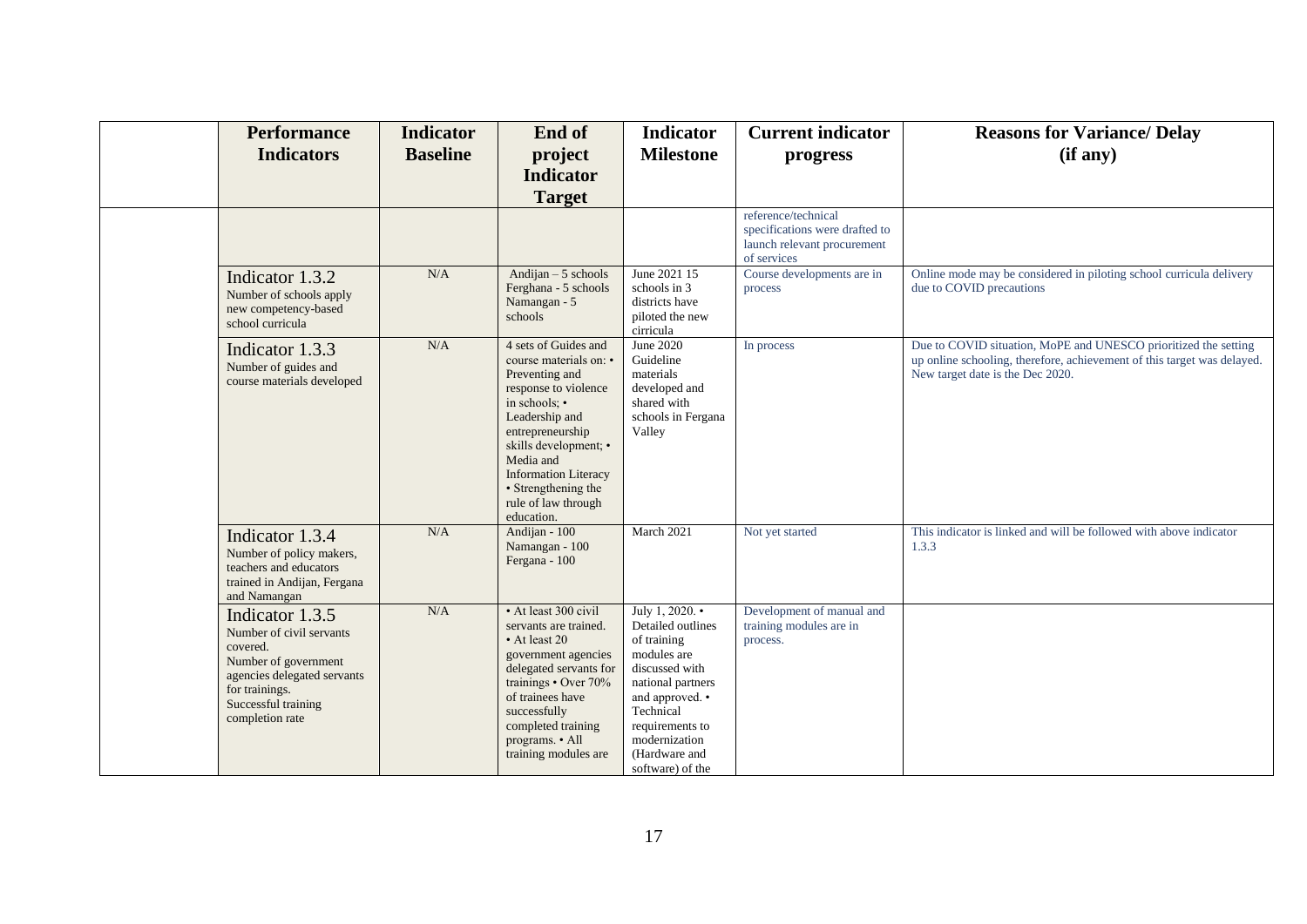|                                                                                        | <b>Performance</b>                                                                                                                                                                                                                                       | <b>Indicator</b> | End of                                                                                                                                                                                                                  | <b>Indicator</b>                                                                                                                                                                                                                                                                                               | <b>Current indicator</b>                                                                                                                                                                                                                                                                                                     | <b>Reasons for Variance/ Delay</b>                                                                                                                                                                |
|----------------------------------------------------------------------------------------|----------------------------------------------------------------------------------------------------------------------------------------------------------------------------------------------------------------------------------------------------------|------------------|-------------------------------------------------------------------------------------------------------------------------------------------------------------------------------------------------------------------------|----------------------------------------------------------------------------------------------------------------------------------------------------------------------------------------------------------------------------------------------------------------------------------------------------------------|------------------------------------------------------------------------------------------------------------------------------------------------------------------------------------------------------------------------------------------------------------------------------------------------------------------------------|---------------------------------------------------------------------------------------------------------------------------------------------------------------------------------------------------|
|                                                                                        | <b>Indicators</b>                                                                                                                                                                                                                                        | <b>Baseline</b>  | project                                                                                                                                                                                                                 | <b>Milestone</b>                                                                                                                                                                                                                                                                                               | progress                                                                                                                                                                                                                                                                                                                     | (if any)                                                                                                                                                                                          |
|                                                                                        |                                                                                                                                                                                                                                                          |                  | <b>Indicator</b>                                                                                                                                                                                                        |                                                                                                                                                                                                                                                                                                                |                                                                                                                                                                                                                                                                                                                              |                                                                                                                                                                                                   |
|                                                                                        |                                                                                                                                                                                                                                                          |                  | <b>Target</b>                                                                                                                                                                                                           |                                                                                                                                                                                                                                                                                                                |                                                                                                                                                                                                                                                                                                                              |                                                                                                                                                                                                   |
|                                                                                        |                                                                                                                                                                                                                                                          |                  | available on-line for<br>registered public ser                                                                                                                                                                          | on-line distance<br>learning system of<br>the Academy of<br>GPO are<br>approved. October                                                                                                                                                                                                                       |                                                                                                                                                                                                                                                                                                                              |                                                                                                                                                                                                   |
|                                                                                        | Indicator 1.3.6<br>Number of young women<br>and men reached by life<br>skills programs                                                                                                                                                                   | N/A              | At least 450,<br>including 50% young<br>women and girls                                                                                                                                                                 | October 1, 2020<br>Training of<br>trainers conducted<br>January 1, 2021<br>250 young women<br>and men involved<br>in life skills<br>programs July 1,<br>2021 450 young<br>women and men<br>involved in life<br>skills programs                                                                                 | UNODC worked with the<br>Ministry of Physical Culture<br>and Sports to launch a<br>campaign to promote sports<br>as a tool to build life skills,<br>instil positive values and<br>build resilience to difficult<br>situations, including anxierty<br>and stress as a result of<br>confinement during the<br>COVID-19 crisis. |                                                                                                                                                                                                   |
|                                                                                        | Indicator 1.3.7<br>Number of policy papers<br>elaborated.<br>Number of consultations and<br>discussions conducted.<br>Whether draft national plan<br>of action on alignment of<br>public service protocols to<br>human rights standards is<br>developed. | N/A              | At least 1 policy<br>paper elaborated on<br>conflict analysis is<br>prepared. • At least 3<br>round of<br>consultations and<br>expert discussions<br>are conducted. •<br>Draft national plan of<br>action is developed. | July 1, 2020. •<br>Detailed outlines<br>of training<br>modules are<br>discussed with<br>national partners<br>and approved. •<br>Technical<br>requirements to<br>modernization<br>(Hardware and<br>software) of the<br>on-line distance<br>learning system of<br>the Academy of<br>GPO are<br>approved. October | Not yet started.                                                                                                                                                                                                                                                                                                             | This activity is linked with activity 1.3.1. Policy paper as well training<br>concept and curriculum can be prepared upon completion of conflict<br>analysis (so called 'Youth needs assessment') |
| Output 1.4<br><b>Duty bearers</b><br>have the skills<br>and approaches<br>necessary to | Indicator 1.4.<br>Number of participatory and<br>inclusive youth prevention<br>plans developed and<br>implemented                                                                                                                                        | N/A              | At least 6 in 6 pilot<br>municipalities in 3<br>provinces of Fergana<br>Valley                                                                                                                                          | July 1, 2020 -<br>Working groups<br>established<br>October 1, 2020<br>Working groups<br>trained January 1,                                                                                                                                                                                                     | On track (see below)                                                                                                                                                                                                                                                                                                         |                                                                                                                                                                                                   |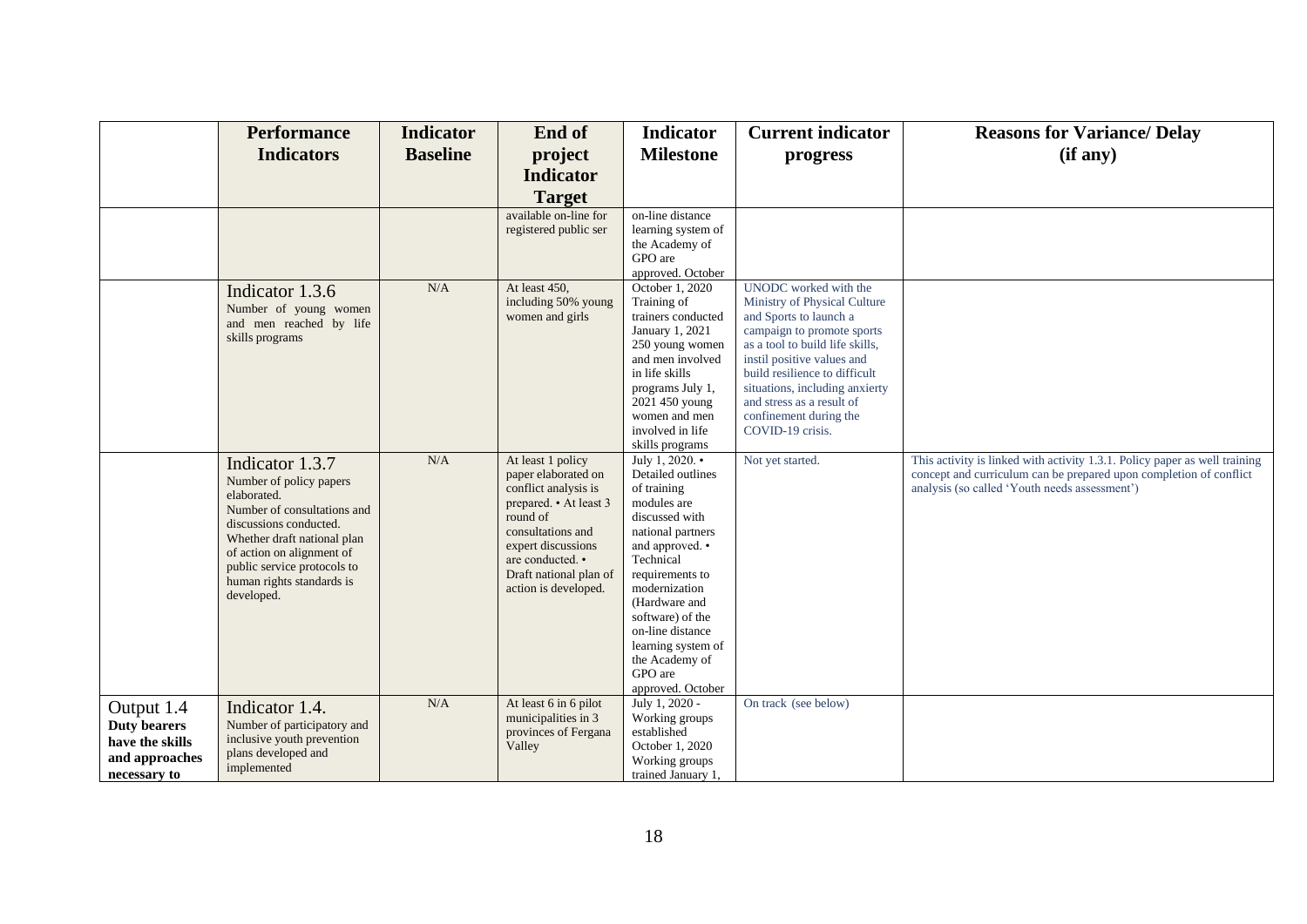|                                                                                               | <b>Performance</b><br><b>Indicators</b>                                                          | <b>Indicator</b><br><b>Baseline</b> | End of<br>project<br><b>Indicator</b><br><b>Target</b> | <b>Indicator</b><br><b>Milestone</b>                                                                                                                                                 | <b>Current indicator</b><br>progress                                                                                                                                                                                                                                                                                                                         | <b>Reasons for Variance/ Delay</b><br>(if any) |
|-----------------------------------------------------------------------------------------------|--------------------------------------------------------------------------------------------------|-------------------------------------|--------------------------------------------------------|--------------------------------------------------------------------------------------------------------------------------------------------------------------------------------------|--------------------------------------------------------------------------------------------------------------------------------------------------------------------------------------------------------------------------------------------------------------------------------------------------------------------------------------------------------------|------------------------------------------------|
| address the<br>needs of                                                                       |                                                                                                  |                                     |                                                        | 2021 Prevention<br>plans developed<br>and endorsed                                                                                                                                   |                                                                                                                                                                                                                                                                                                                                                              |                                                |
| vulnerable youth<br>on the basis of<br>rule of law and a<br>fair and humane<br>justice system | Indicator 1.4.1<br>Number of participatory<br>consultations held                                 | N/A                                 | At least 12 in 6 pilot<br>municipalities               | July 1, 2020 First<br>round of<br>consultations held<br>December 1, 2020<br>Second round of<br>consultations held                                                                    | Agreement was reached with<br>main counterparts, including<br>the Youth Union, the General<br>Prosecutor's Office and the<br>Ministry of Interior, to<br>organize a conference in<br>Andijan to gather police, local<br>authorities and youth leaders<br>to discuss crime prevention<br>issues                                                               |                                                |
|                                                                                               | Indicator 1.4.2<br>Number of police officers<br>trained                                          | N/A                                 | Number of police<br>officers trained                   | July 1, 2020<br>Training program<br>developed October<br>$1,2020$ Training<br>conducted                                                                                              | Consultations were conducted<br>with the General Prosecutor's<br>Office and the Ministry of<br>Interior to develop a training<br>manual on youth crime<br>prevention for neighbourhood<br>and juvenile police<br>inspectors, who work with<br>youth and population.<br>Recruitment of national and<br>international experts was<br>launched for this purpose |                                                |
|                                                                                               | Indicator 1.4.3<br>Number of communication<br>and feedback mechanisms<br>targeting youth created | N/A                                 | At least 2                                             | April 1, 2020<br>Initial<br>consultations held<br>September 1, 2020<br>Specifications<br>prepared<br>December 1, 2020<br>Procurement<br>procedures<br>completed April 1,<br>2021 ICT | On track.<br>Initial consultation held                                                                                                                                                                                                                                                                                                                       |                                                |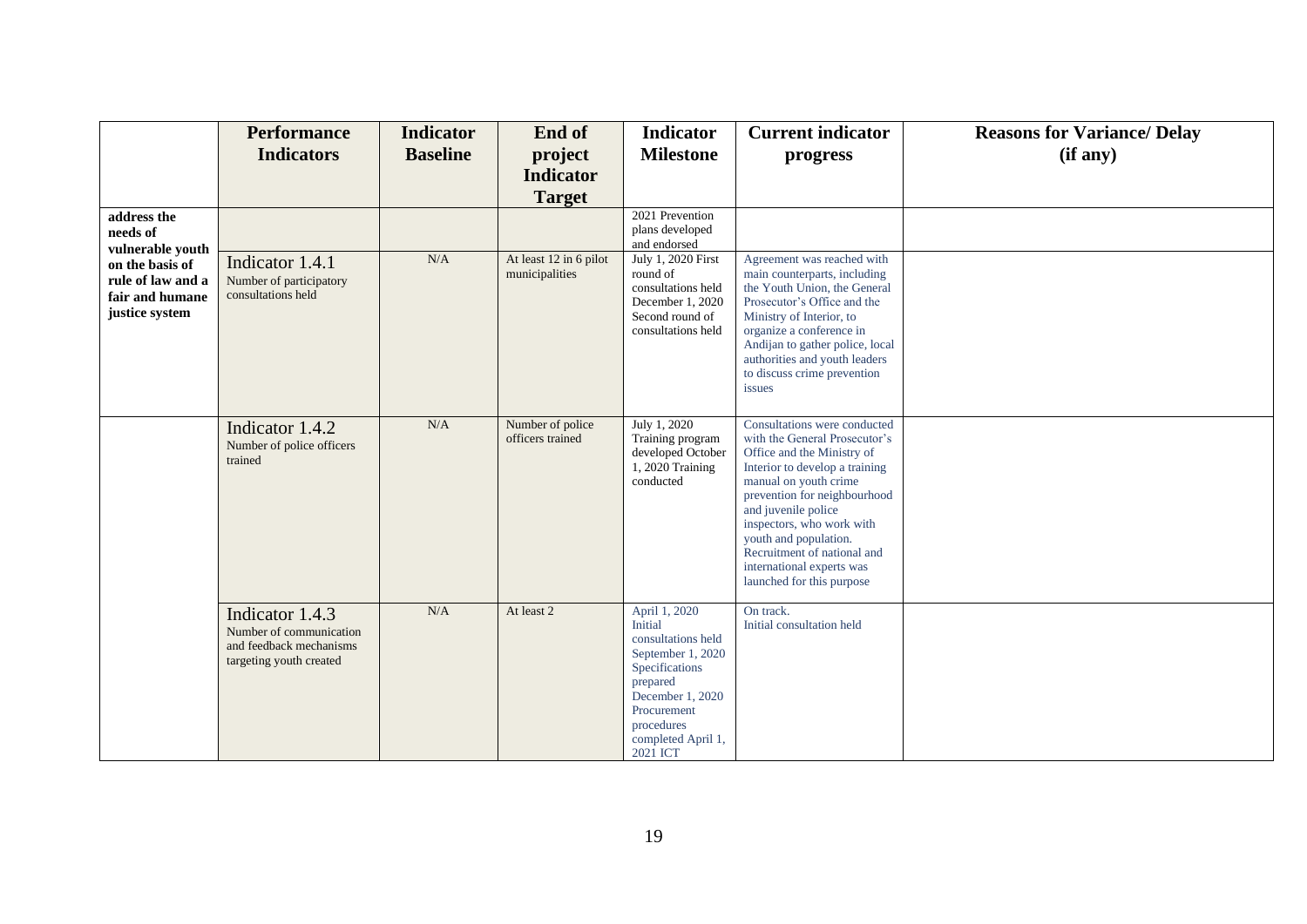| <b>Performance</b><br><b>Indicators</b>                                                                                                                                                                                        | <b>Indicator</b><br><b>Baseline</b> | End of<br>project<br><b>Indicator</b><br><b>Target</b>            | <b>Indicator</b><br><b>Milestone</b>                                                                                           | <b>Current indicator</b><br>progress                                                                                                                                                                                                                                                                        | <b>Reasons for Variance/ Delay</b><br>(if any) |
|--------------------------------------------------------------------------------------------------------------------------------------------------------------------------------------------------------------------------------|-------------------------------------|-------------------------------------------------------------------|--------------------------------------------------------------------------------------------------------------------------------|-------------------------------------------------------------------------------------------------------------------------------------------------------------------------------------------------------------------------------------------------------------------------------------------------------------|------------------------------------------------|
|                                                                                                                                                                                                                                |                                     |                                                                   | solutions up and<br>running                                                                                                    |                                                                                                                                                                                                                                                                                                             |                                                |
| Indicator 1.4.4<br>Number of lawyers trained<br>to provide legal support to<br>young women and men                                                                                                                             | N/A                                 | At least 60 from 3<br>provinces of Fergana<br>Valley              | July 1, 2020<br>Training program<br>developed October<br>1, 2020 Training<br>conducted                                         | Preliminary consultations held<br>with the Youth Union and<br>other stakeholders to launch<br>legal clinics in Namangan,<br>Fergana and Andijan cities. A<br>draft concept note was<br>developed for this purpose.<br>To finalize the concept<br>additional consultations with<br>Namangan State University |                                                |
|                                                                                                                                                                                                                                |                                     |                                                                   |                                                                                                                                | and Colleges of Fergana<br>Valley, Tashkent State<br>University of Law and<br>Ministry of Justice are planned<br>with roll out of activities to<br>start during the second half of<br>the year                                                                                                              |                                                |
| Indicator 1.4.5<br>Number of information<br>materials disseminated                                                                                                                                                             | N/A                                 | At least 3000 copies<br>of brochures and<br>leaflets disseminated | July 1, 2020<br>Information<br>materials produced<br>January 1, 2021<br>1500 disseminated<br>July 1, 2021 3000<br>disseminated | Content specialist is working<br>on this.                                                                                                                                                                                                                                                                   |                                                |
| Indicator 1.4.6<br>Number of prosecutors<br>trained to strengthen their<br>communication skills,<br>effectiveness and<br>transparency in handling<br>complaints and grievances<br>of young women and men in<br>targeted areas. | N/A                                 | At least 60 from 3<br>provinces of Fergana<br>Valley              | October 1, 2020<br>Training program<br>developed January<br>1, 2021 Training<br>conducted                                      | Not yet started. Planned for<br>August-September.                                                                                                                                                                                                                                                           |                                                |